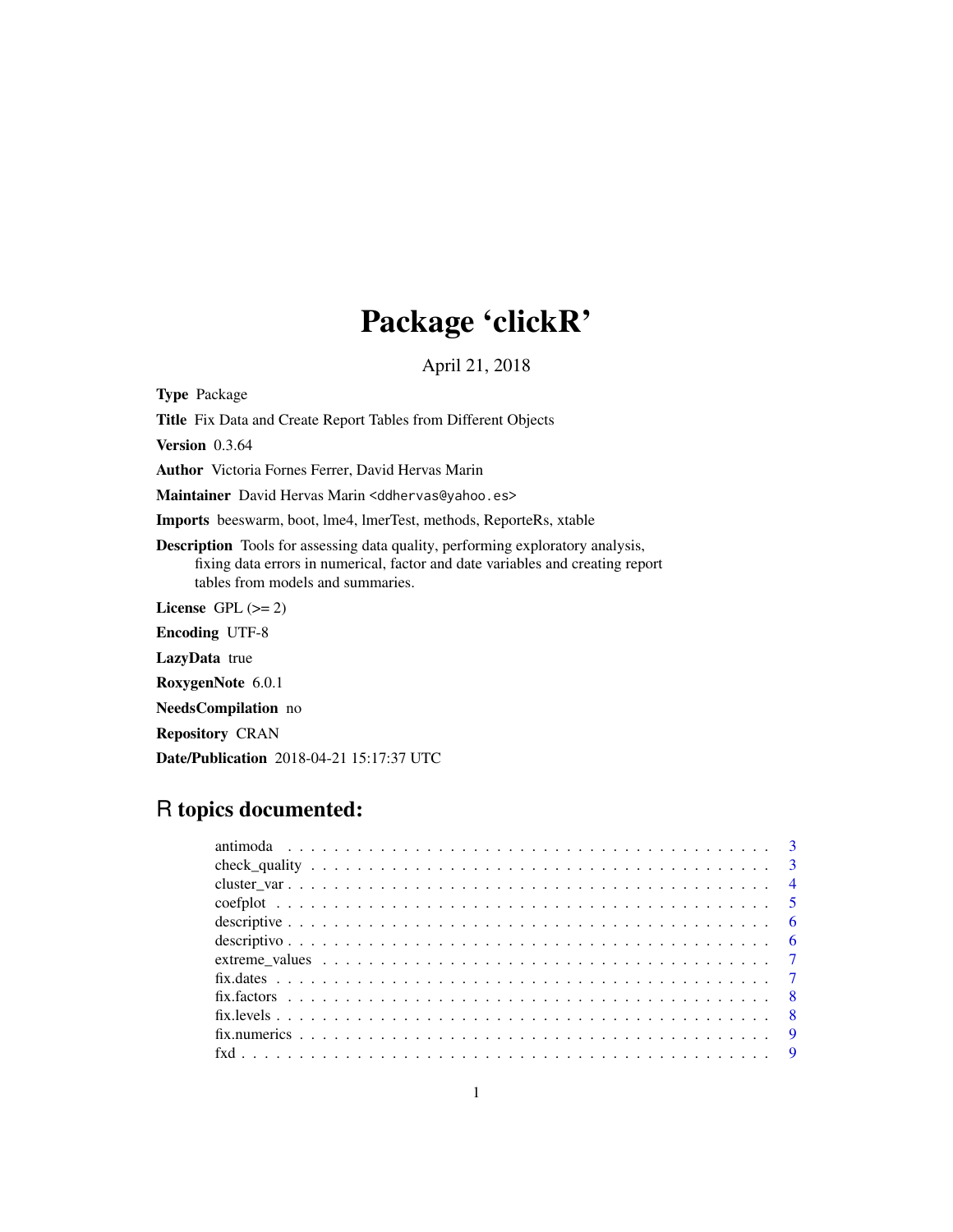|                                                                                                                         | 10 |
|-------------------------------------------------------------------------------------------------------------------------|----|
|                                                                                                                         | 10 |
| is it                                                                                                                   | 11 |
|                                                                                                                         | 11 |
|                                                                                                                         | 12 |
|                                                                                                                         | 12 |
|                                                                                                                         | 13 |
| make table                                                                                                              | 13 |
|                                                                                                                         | 14 |
|                                                                                                                         | 14 |
|                                                                                                                         | 15 |
|                                                                                                                         | 15 |
| moda                                                                                                                    | 16 |
|                                                                                                                         | 16 |
|                                                                                                                         | 17 |
|                                                                                                                         | 17 |
|                                                                                                                         | 18 |
|                                                                                                                         | 18 |
|                                                                                                                         | 19 |
|                                                                                                                         | 19 |
| $prop\_may \dots \dots \dots \dots \dots \dots \dots \dots \dots \dots \dots \dots \dots \dots \dots \dots \dots \dots$ | 20 |
|                                                                                                                         | 20 |
|                                                                                                                         | 21 |
|                                                                                                                         | 21 |
|                                                                                                                         | 22 |
|                                                                                                                         | 23 |
|                                                                                                                         | 23 |
|                                                                                                                         | 24 |
|                                                                                                                         | 25 |
|                                                                                                                         | 26 |
|                                                                                                                         | 26 |
|                                                                                                                         | 27 |
|                                                                                                                         | 27 |
|                                                                                                                         | 28 |
|                                                                                                                         | 29 |
|                                                                                                                         | 29 |
|                                                                                                                         | 30 |
|                                                                                                                         | 31 |
| report.merModLmerTest<br>$\ddot{\phantom{0}}$<br>$\ddot{\phantom{0}}$<br>$\ddots$                                       | 31 |
|                                                                                                                         | 32 |
|                                                                                                                         | 33 |
|                                                                                                                         | 33 |
| rob.ci                                                                                                                  | 34 |
| rob.pvals                                                                                                               | 35 |
| scale $01$ .                                                                                                            | 35 |
| skewness                                                                                                                | 36 |
|                                                                                                                         | 36 |
| VarCorr                                                                                                                 | 37 |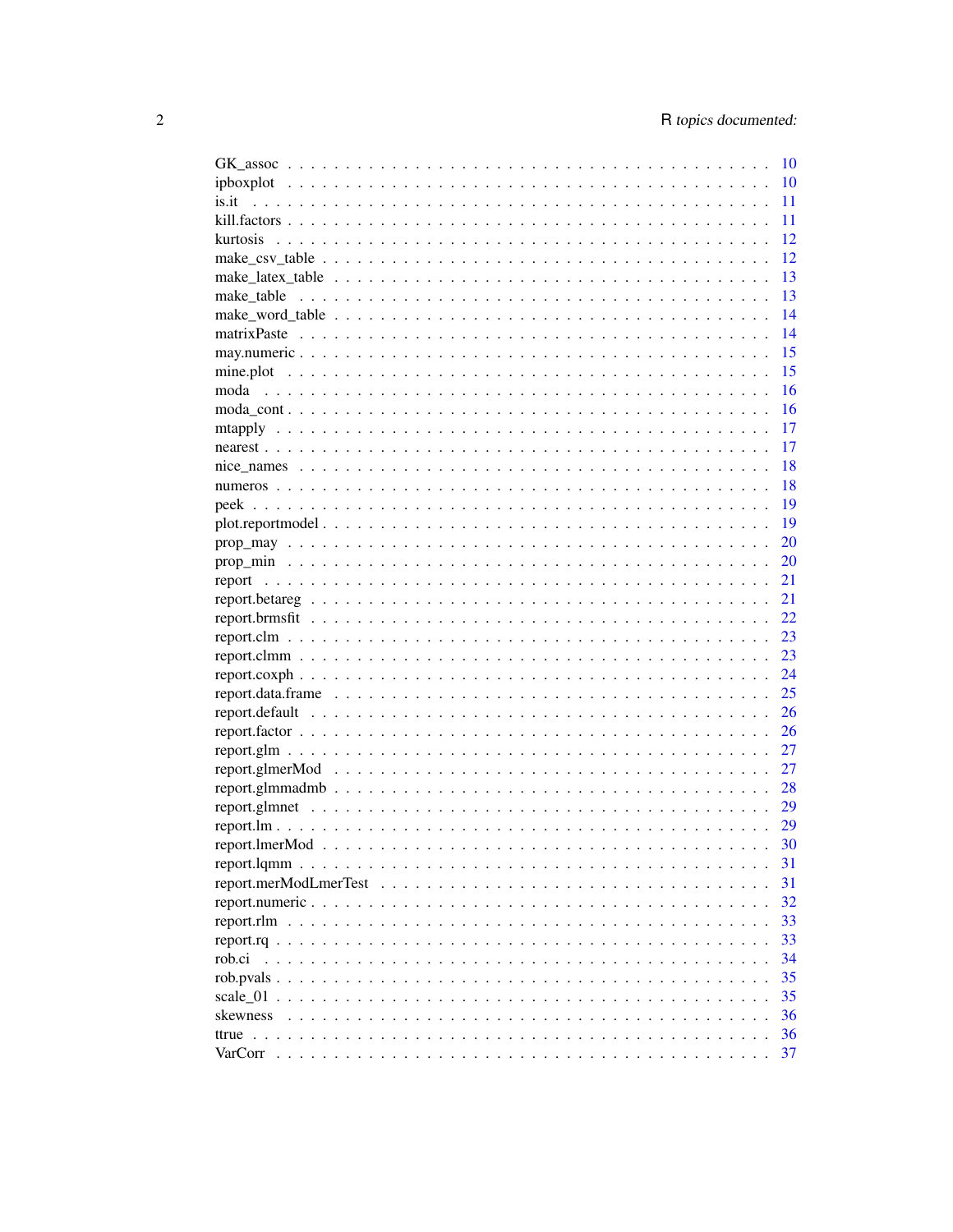#### <span id="page-2-0"></span>antimoda 3

#### **Index** [38](#page-37-0)

antimoda *Get anti-mode*

## Description

Returns the least repeated value

#### Usage

antimoda(x)

## Arguments

x A categorical variable

## Value

The anti-mode (least repeated value)

check\_quality *Checks data quality of a variable*

## Description

Returns different data quality details of a numeric or categorical variable

#### Usage

```
check_quantity(x, id = 1:length(x), plot = TRUE, numeric = NULL,n = ifelse(is.numeric(x) | true(numeric) | class(x) % in% "Date", 5, 2),output = FALSE, ...)
```

| $\mathsf{x}$ | A variable from a data.frame                                 |
|--------------|--------------------------------------------------------------|
| id           | ID column to reference the found extreme values              |
| plot         | If the variable is numeric, should a boxplot be drawn?       |
| numeric      | If set to TRUE, forces the variable to be considered numeric |
| n            | Number of extreme values to extract                          |
| output       | Format of the output. If TRUE, optimize for exporting as csv |
|              | further arguments passed to boxplot()                        |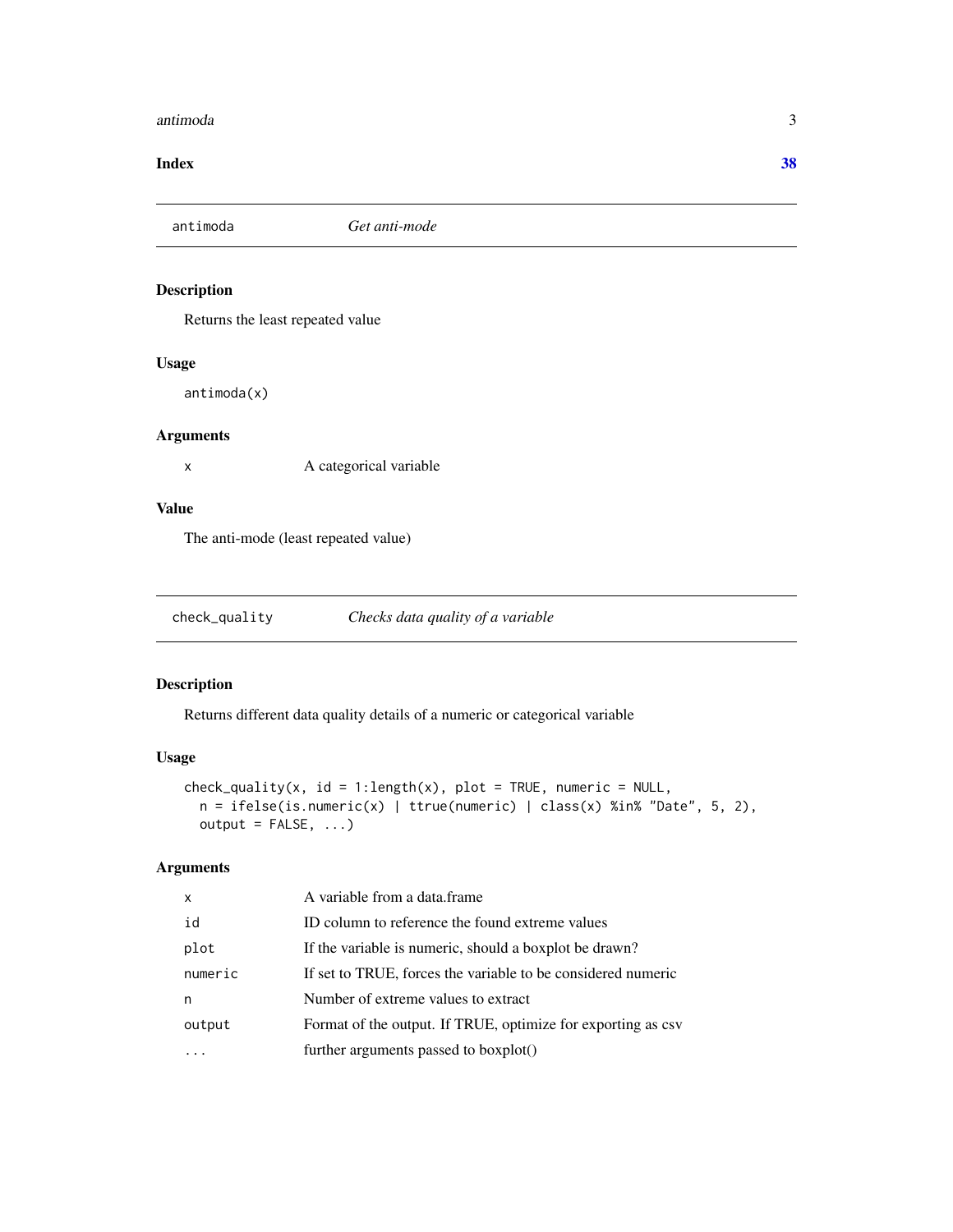<span id="page-3-0"></span>A list of a data.frame with information about data quality of the variable

## Examples

```
check_quality(airquality$Ozone) #For one variable
lapply(airquality, check_quality) #For a data.frame
lapply(airquality, check_quality, output=TRUE) #For a data.frame, one row per variable
```
cluster\_var *Clustering of variables*

## Description

Displays associations between variables in a data.frame in a heatmap with clustering

#### Usage

 $cluster\_var(x, margins = c(8, 1))$ 

#### Arguments

| x       | A data.frame         |
|---------|----------------------|
| margins | Margins for the plot |

#### Value

A heatmap with the variable associations

## Examples

```
cluster_var(iris)
cluster_var(mtcars)
```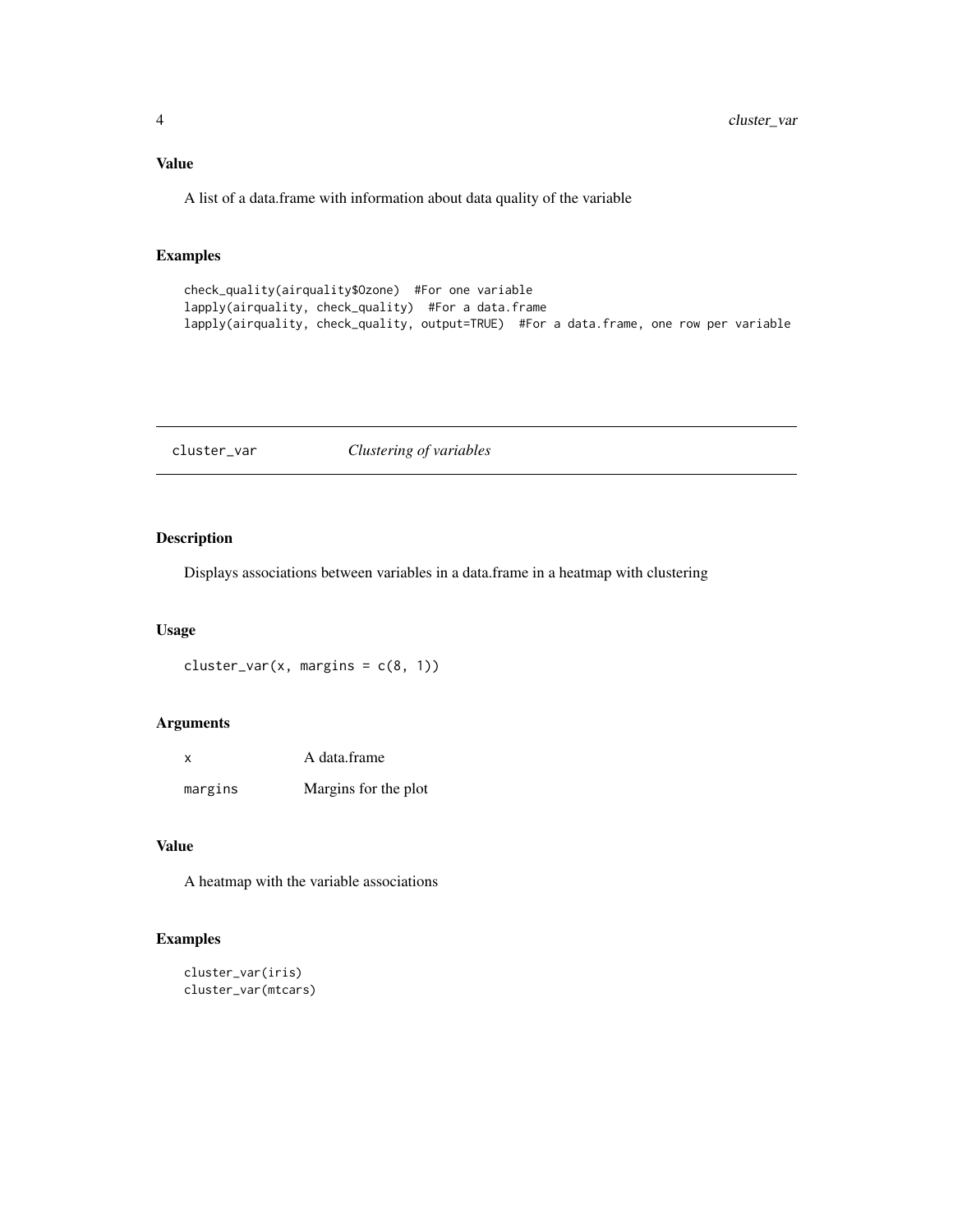<span id="page-4-0"></span>

Creates a plot of the coefficients of a model

## Usage

```
coefplot(coeffs, lw.r.int = coefs, upper.int = coefs, offset = 0,coefnames = names(coeffs), abline.pos = 0, sorted = FALSE,reverse = FALSE, pch = 16, xlim = c(min(lwr.int, na.rm = TRUE),max(upper.int, na.rm = TRUE)), ylim = c(1, length(coefs)),
  color = "black", ...)
```
## Arguments

| coefs      | A vector with each coefficient                            |
|------------|-----------------------------------------------------------|
| lwr.int    | A vector with the lower end of the CI                     |
| upper.int  | A vector with the upper end of the CI                     |
| offset     | Y-axis offset for the coefficients                        |
| coefnames  | Name for each variable                                    |
| abline.pos | Position for the vertical reference line                  |
| sorted     | Should the coefficients be sorted from highest to lowest? |
| reverse    | Should the order be reversed?                             |
| pch        | Type of point                                             |
| xlim       | Limits of the X-axis                                      |
| ylim       | Limits of the Y-axis                                      |
| color      | Color for the points                                      |
|            | Further arguments passed to axis()                        |
|            |                                                           |

## Value

A plot of the coefficients with their CI

#### Examples

```
lm1 <- lm(Petal.Length ~ Sepal.Width + Species, data=iris)
a<-report(lm1)
par(mar=c(4, 10, 3, 2))
#Coefplot calling plot.reportmodel
plot(a)
#Manual coefplot
coefflot(coeffs=c(1, 2, 3), lw.int=c(0, 1, 2), upper.int=c(5, 6, 7), coefnames=c("A", "B", "C"))
```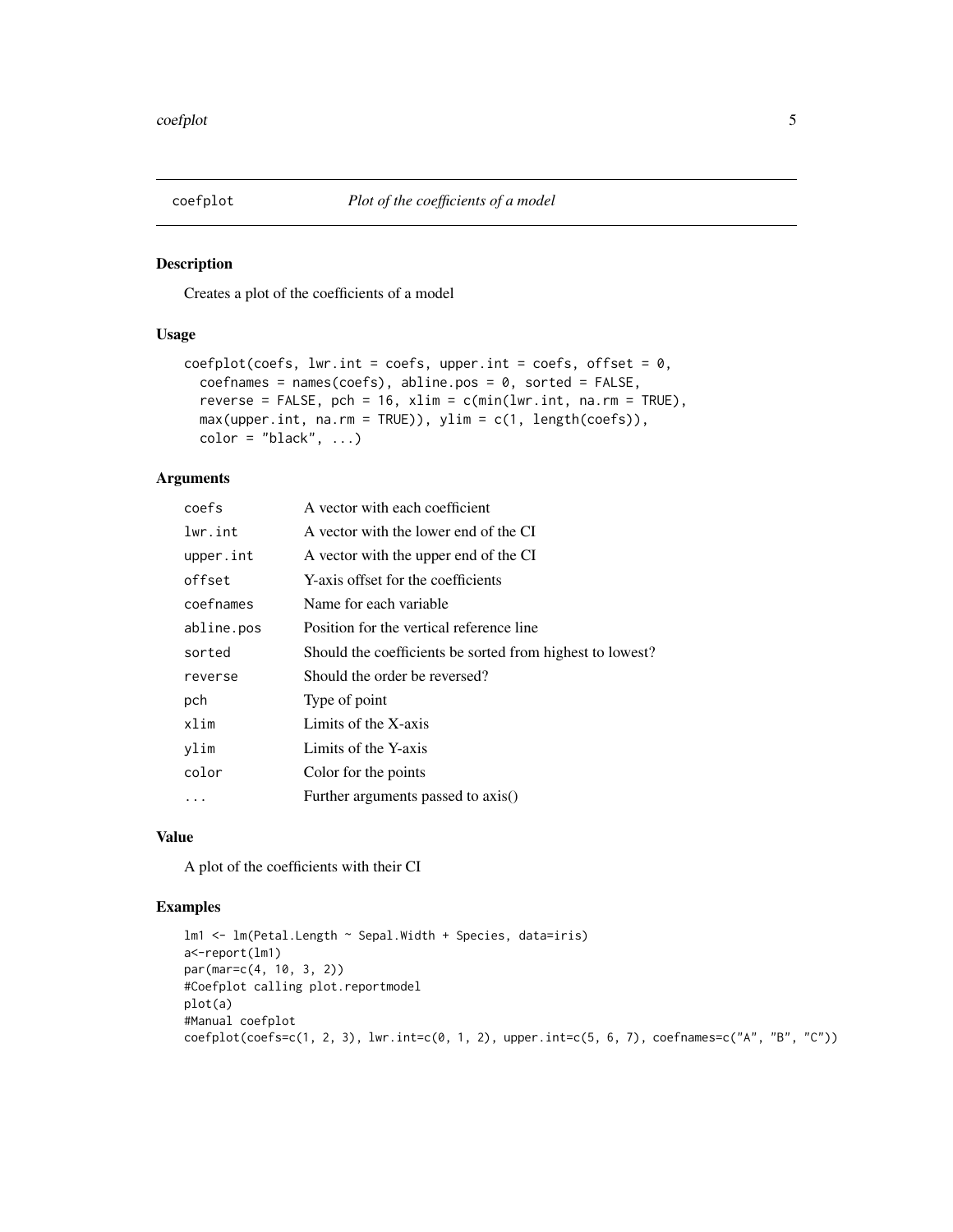<span id="page-5-0"></span>

Creates a detailed summary of the data

## Usage

descriptive(x,  $z = 3$ , ignore.na = TRUE, by = NULL)

## Arguments

| $\mathsf{x}$ | A data.frame                                                           |
|--------------|------------------------------------------------------------------------|
| z            | Number of decimal places                                               |
| ignore.na    | If TRUE NA values will not count for relative frequencies calculations |
| by           | Factor variable definining groups for the summary                      |

## Value

Summary of the data

## Examples

descriptive(iris) descriptive(iris, by="Species")

descriptivo *Defunct function for creating data summaries*

## Description

Creates a detailed summary of the data

## Usage

```
descriptivo(x)
```
## Arguments

x A data.frame

#### Value

Nothing, the function is defunct. Use descriptive() instead.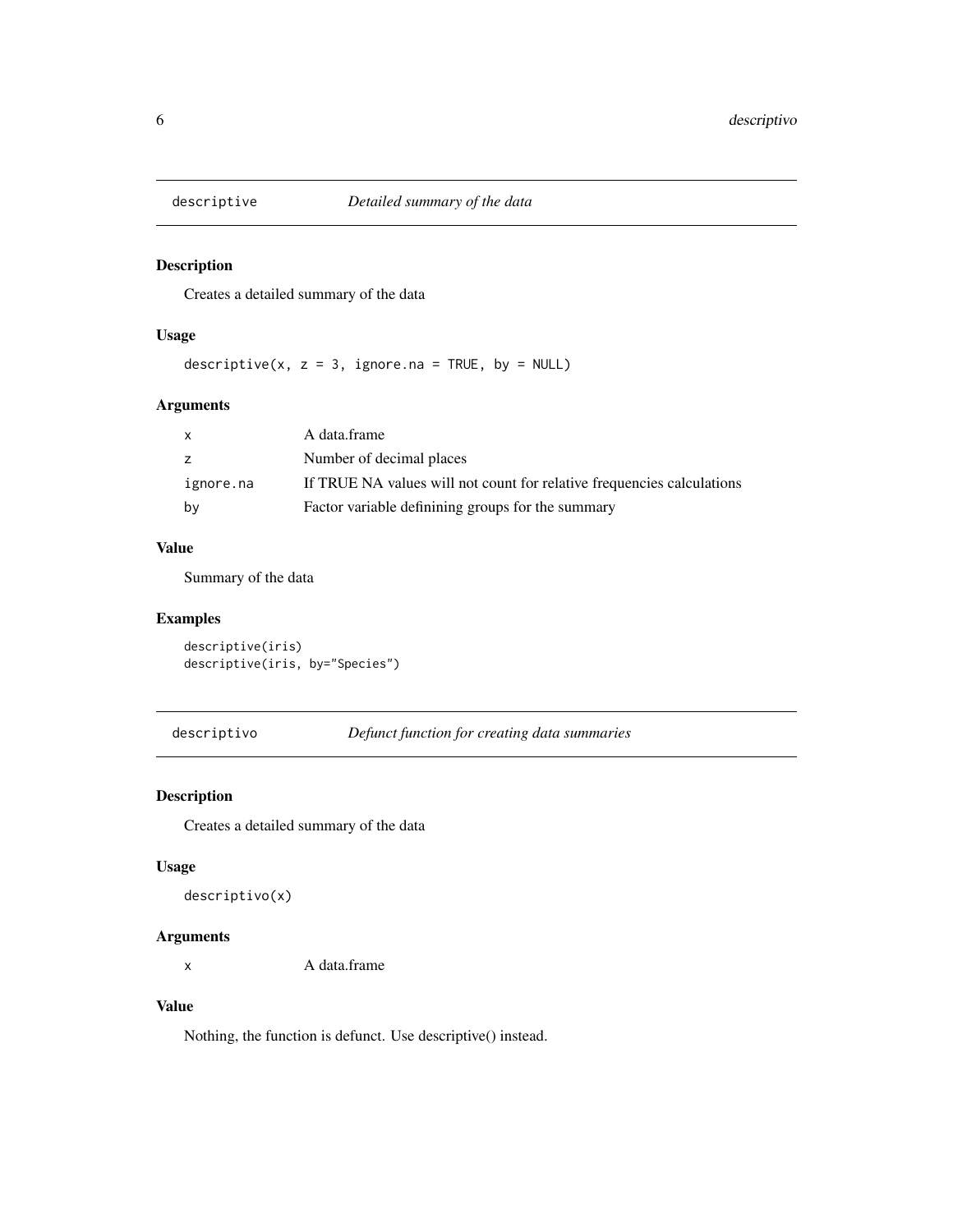<span id="page-6-0"></span>

Returns the nth lowest and highest values from a vector

#### Usage

 $extreme_values(x, n = 5, id = NULL)$ 

## Arguments

| $\mathsf{x}$ | A vector                                        |
|--------------|-------------------------------------------------|
| n            | Number of extreme values to return              |
| id           | ID column to reference the found extreme values |

#### Value

A matrix with the lowest and highest values from a vector

| $\sim\cdot$<br>$\sim$ $\sim$<br>a dares i<br><b>IN.</b><br>ີ |  |  |  |  |
|--------------------------------------------------------------|--|--|--|--|
|--------------------------------------------------------------|--|--|--|--|

## Description

Fixes dates

#### Usage

```
fix.dates(x, max.NA = 0.8, min.obs = nrow(x) * 0.05, locale = "C",
  info = TRUE, use.probs = TRUE)
```

| $\times$  | A data.frame                                                                |
|-----------|-----------------------------------------------------------------------------|
| max.NA    | Maximum allowed proportion of NA values created by coercion                 |
| min.obs   | Minimum number of non-NA observations allowed per variable                  |
| locale    | Locale to be used for month names                                           |
| info      | Add generated missing values an excluded variable information as attributes |
| use.probs | Solve ambiguities by similarity to the most frequent formats                |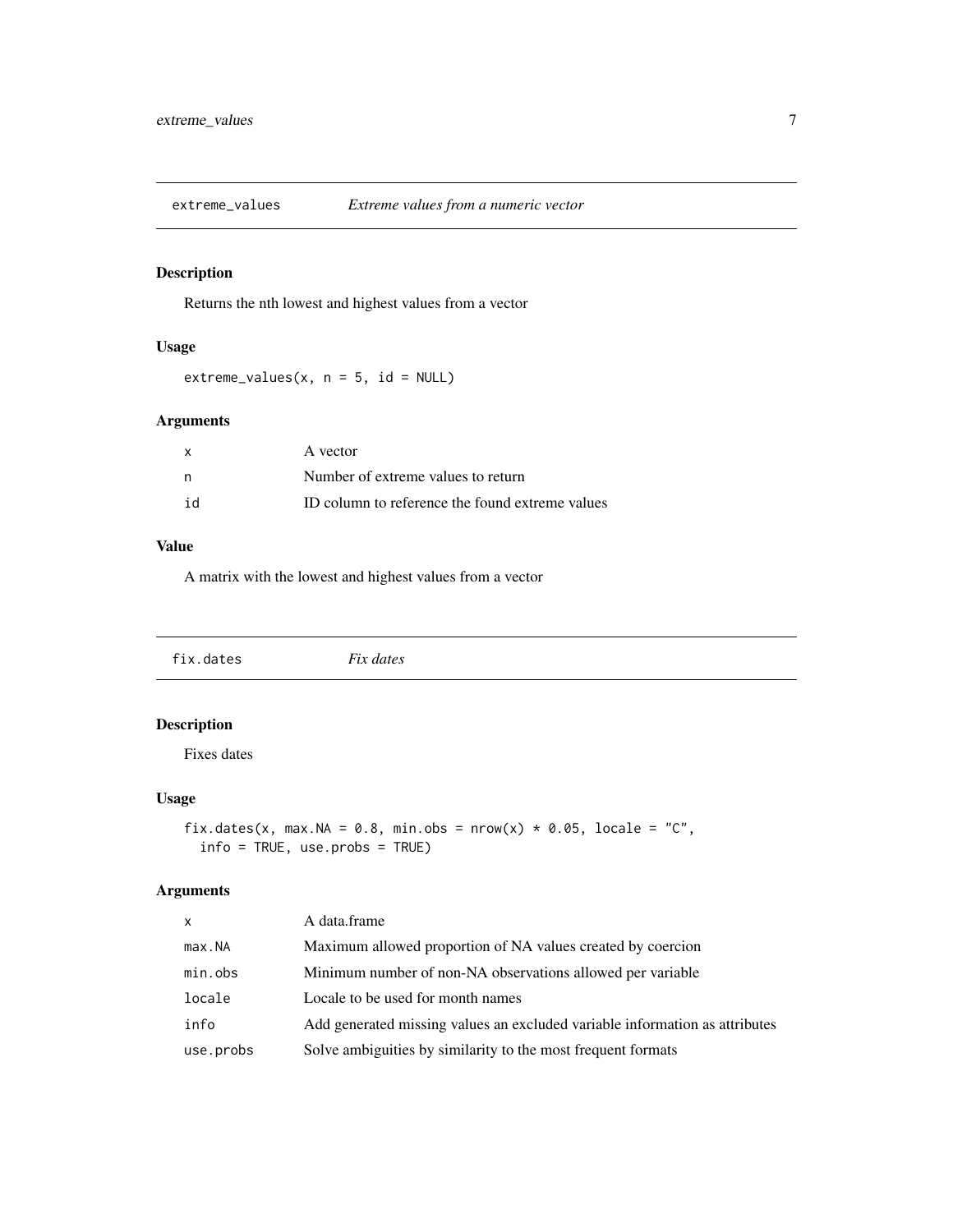## Examples

```
mydata<-data.frame(Dates1=c("25/06/1983", "25-08/2014", "2001/11/01", "2008-10-01"),
                   Dates2=c("01/01/85", "04/04/1982", "07/12-2016", NA),
                   Numeric1=rnorm(4))
fix.dates(mydata)
```
fix.factors *Fix factors imported as numerics*

### Description

Fixes factors imported as numerics

## Usage

fix.factors(x,  $k = 5$ , drop = TRUE)

## Arguments

|      | A data.frame                                               |
|------|------------------------------------------------------------|
| k    | Maximum number of numeric values to be converted to factor |
| drop | Drop similar levels?                                       |

#### Examples

report(mtcars) report(fix.factors(mtcars))

fix.levels *Fix levels*

#### Description

Fixes levels of a factor

#### Usage

```
fix.levels(x, levels = NULL, plot = FALSE, k = ifelse(!is.null(levels),
  length(levels), 2))
```

| x      | A factor vector                       |
|--------|---------------------------------------|
| levels | Optional vector with the levels names |
| plot   | Optional: Plot cluster dendrogram?    |
| k      | Number of levels for clustering       |

<span id="page-7-0"></span>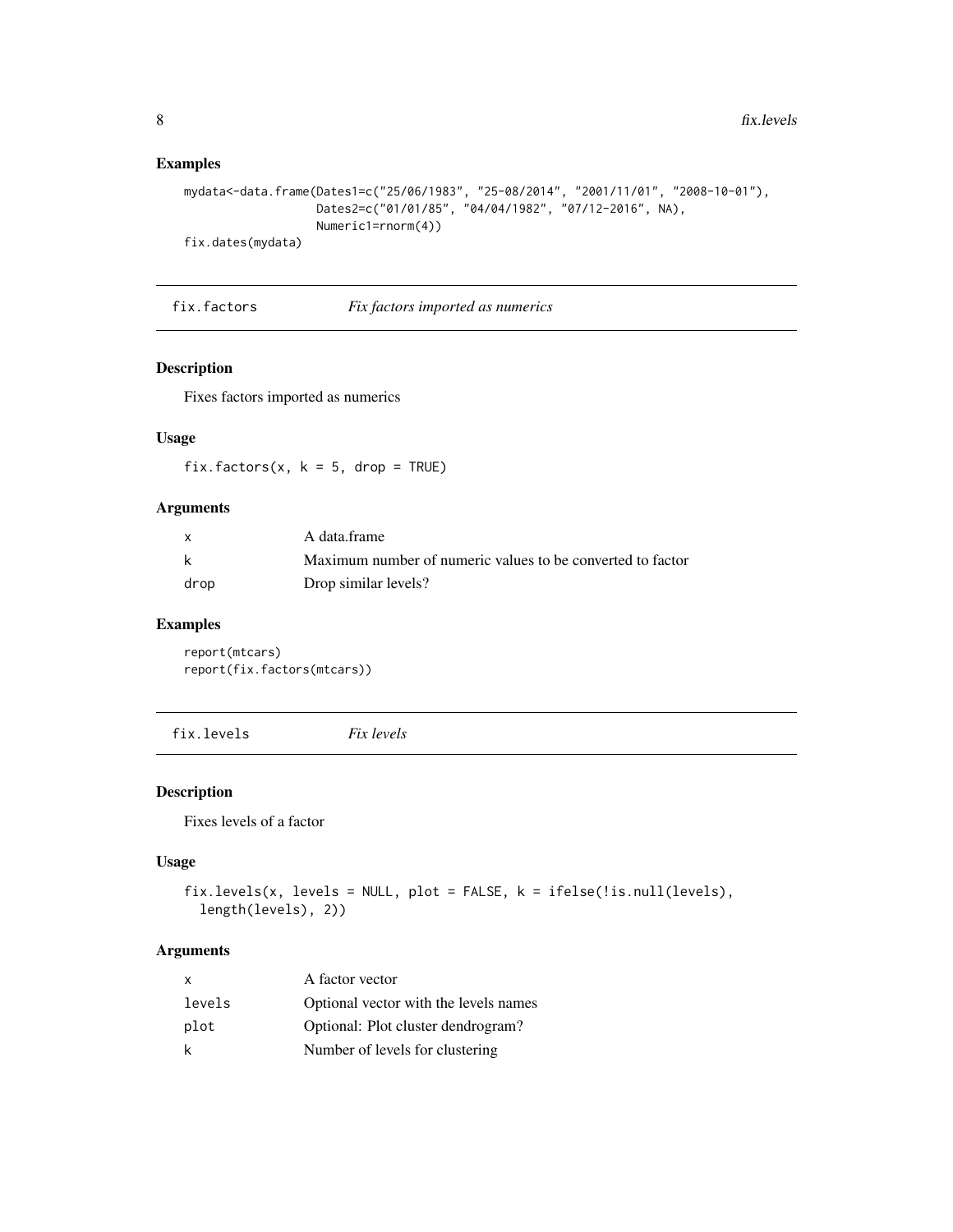#### <span id="page-8-0"></span>fix.numerics 9

## Examples

```
factor1<-factor(c("Control", "Treatment", "Tretament", "Tratment", "treatment",
"teatment", "contrl", "cntrol", "CONTol", "not available", "na"))
fix.levels(factor1, k=4, plot=TRUE) #Chose k to select matching levels
fix.levels(factor1, levels=c("Control", "Treatment"), k=4)
```
fix.numerics *Fix numeric data*

#### Description

Fixes numeric data

## Usage

fix.numerics(x,  $k = 8$ , max.NA = 0.2, info = TRUE)

#### Arguments

| $\mathsf{x}$ | A data.frame                                                                |
|--------------|-----------------------------------------------------------------------------|
| k            | Minimum number of different values to be considered numerical               |
| max.NA       | Maximum allowed proportion of NA values created by coercion                 |
| info         | Add generated missing values an excluded variable information as attributes |

#### Examples

mydata<-data.frame(Numeric1=c(7.8, 9.2, 5.4, 3.3, "6,8", "3..3"), Numeric2=c(3.1, 1.2, "3.s4", "a48,s5", 7, "6,,4")) report(mydata) report(fix.numerics(mydata, k=5))

fxd *Internal function to fix.dates*

#### Description

Function to format dates

## Usage

 $fxd(d, locale = "C", use.probs = TRUE)$ 

|           | A character vector                                           |
|-----------|--------------------------------------------------------------|
| locale    | Locale to be used for month names                            |
| use.probs | Solve ambiguities by similarity to the most frequent formats |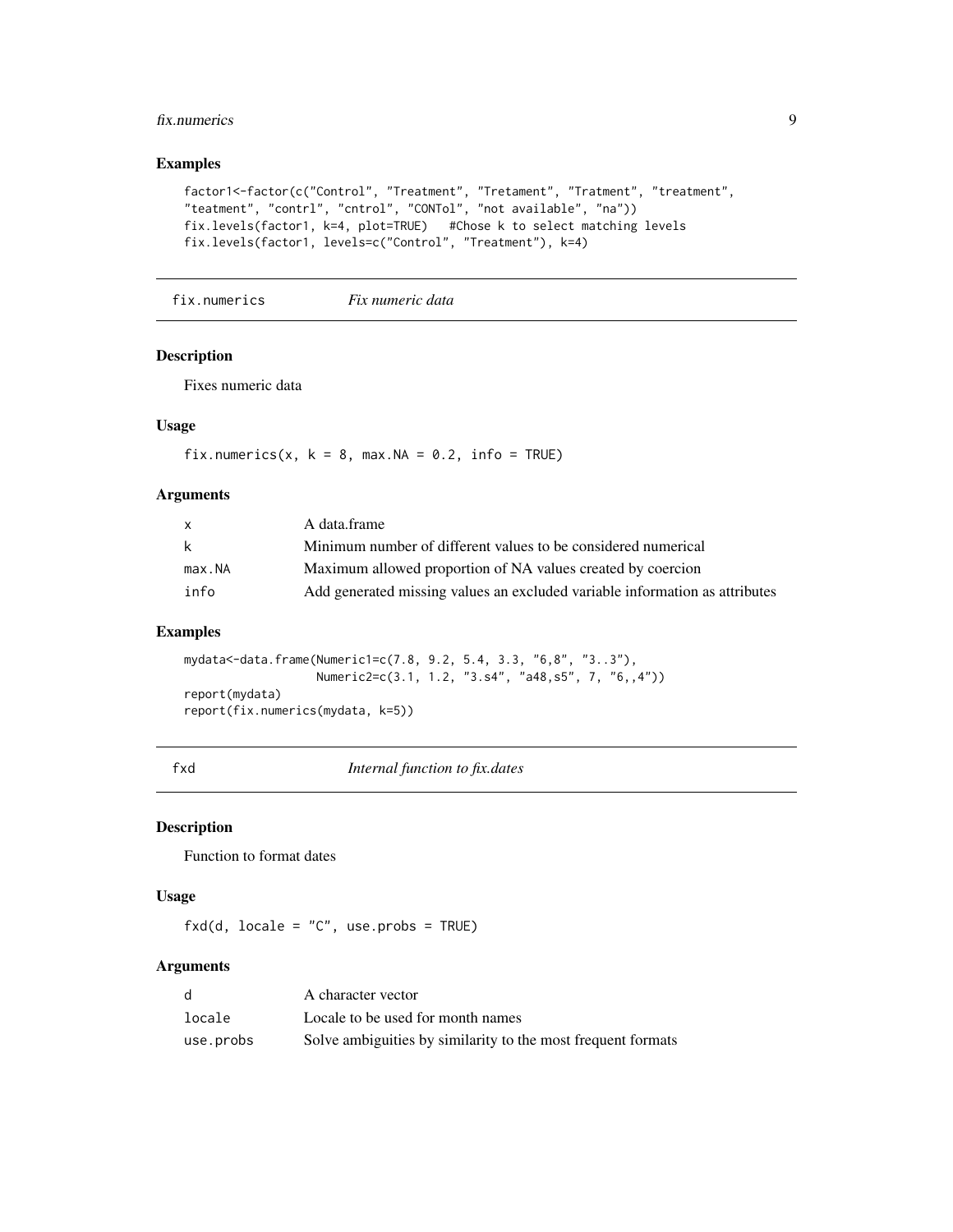<span id="page-9-0"></span>

Returns Goodman and Kruskal's tay measure of association between two categorical variables

#### Usage

GK\_assoc(x, y)

#### Arguments

| X            | A categorical variable |
|--------------|------------------------|
| <sub>V</sub> | A categorical variable |

## Value

Goodman and Kruskal's tau

## Examples

```
data(infert)
GK_assoc(infert$education, infert$case)
GK_assoc(infert$case, infert$education) #Not the same
```
ipboxplot *Improved boxplot*

## Description

Creates an improved boxplot with individual data points

#### Usage

```
ipboxplot(formula, boxwex = 0.6, ...)
```
## Arguments

| formula                 | Formula for the boxplot                |
|-------------------------|----------------------------------------|
| boxwex                  | Width of the boxes                     |
| $\cdot$ $\cdot$ $\cdot$ | further arguments passed to beeswarm() |

## Examples

ipboxplot(Sepal.Length ~ Species, data=iris) ipboxplot(mpg ~ gear, data=mtcars)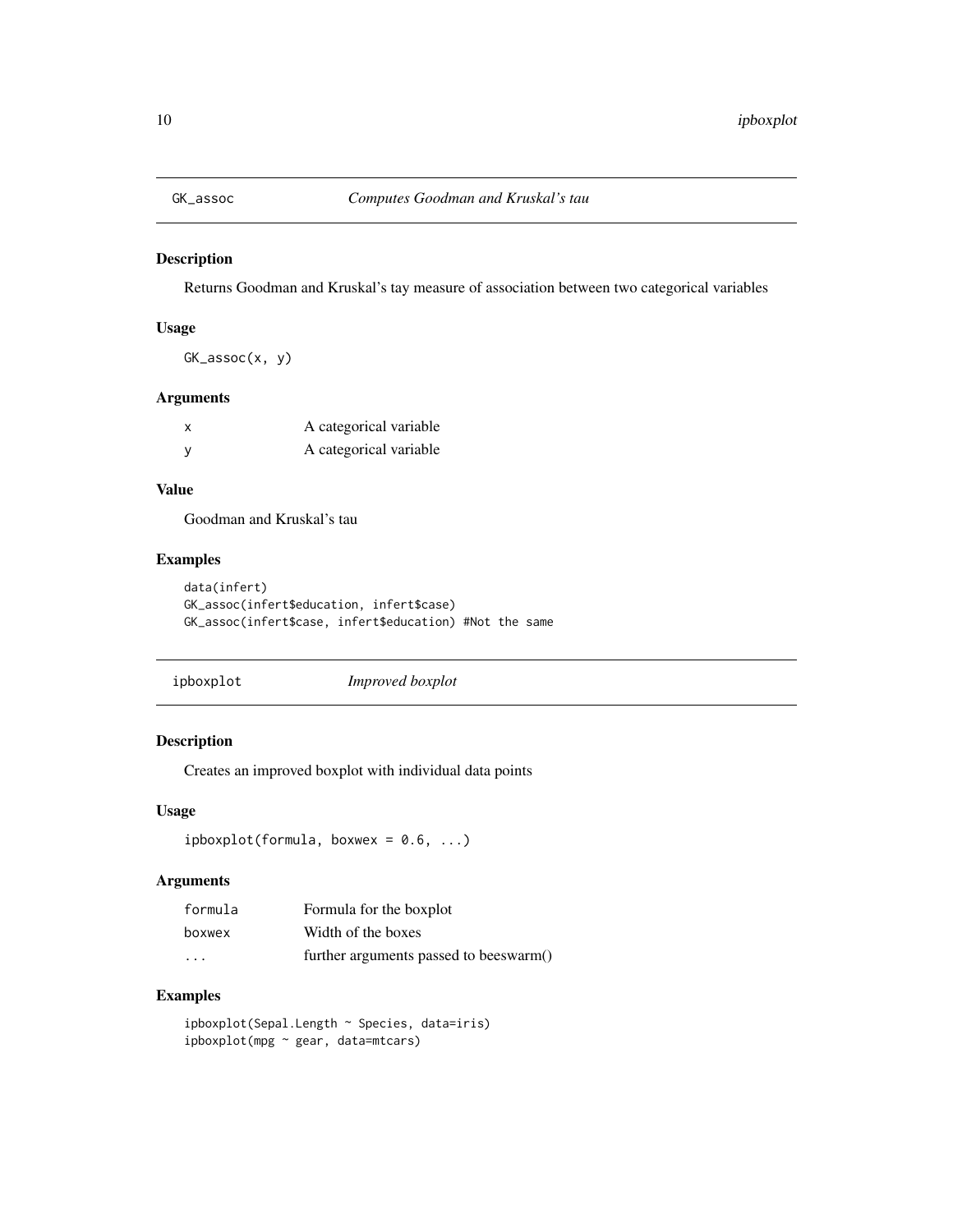<span id="page-10-0"></span>is.it *is.it*

## Description

Internal function for mine.plot

## Usage

is.it(x)

## Arguments

x logical expression

kill.factors *Kill factors*

## Description

Changes factor variables to character

## Usage

kill.factors(dat, k = 10)

## Arguments

| dat | A data.frame                         |
|-----|--------------------------------------|
| k   | Maximum number of levels for factors |

## Examples

```
d <- data.frame(Letters=letters[1:20], Nums=1:20)
d$Letters
d <- kill.factors(d)
d$Letters
```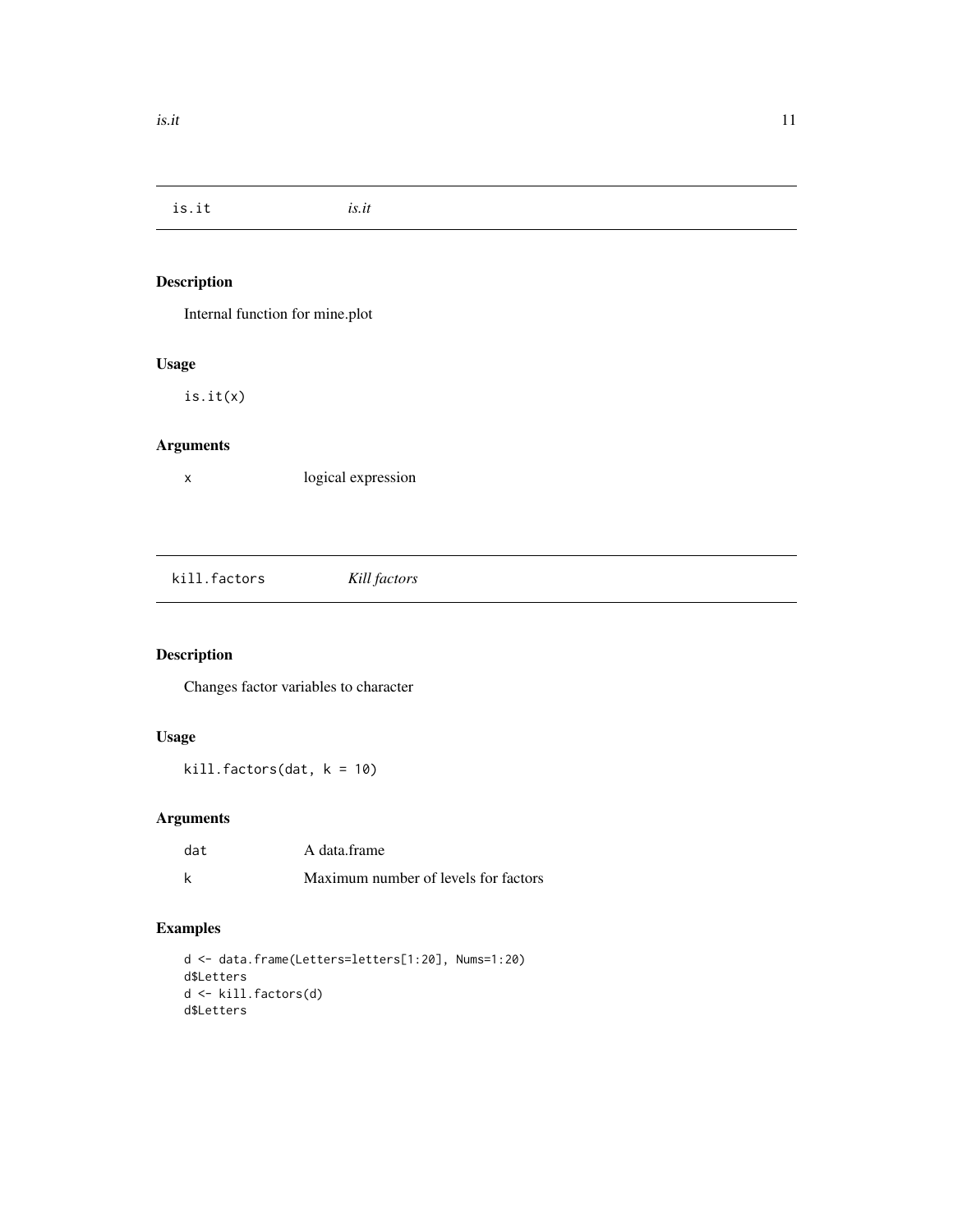<span id="page-11-0"></span>

Calculates kurtosis of a numeric variable

## Usage

kurtosis(x)

## Arguments

x A numeric variable

## Value

kurtosis value

make\_csv\_table *Export a table to excel*

## Description

Exports a table to Excel

## Usage

make\_csv\_table(x, file, info)

## Arguments

| X    | A data.frame object  |
|------|----------------------|
| file | Name of the file     |
| info | Footer for the table |

## Value

Creates a .csv file with the table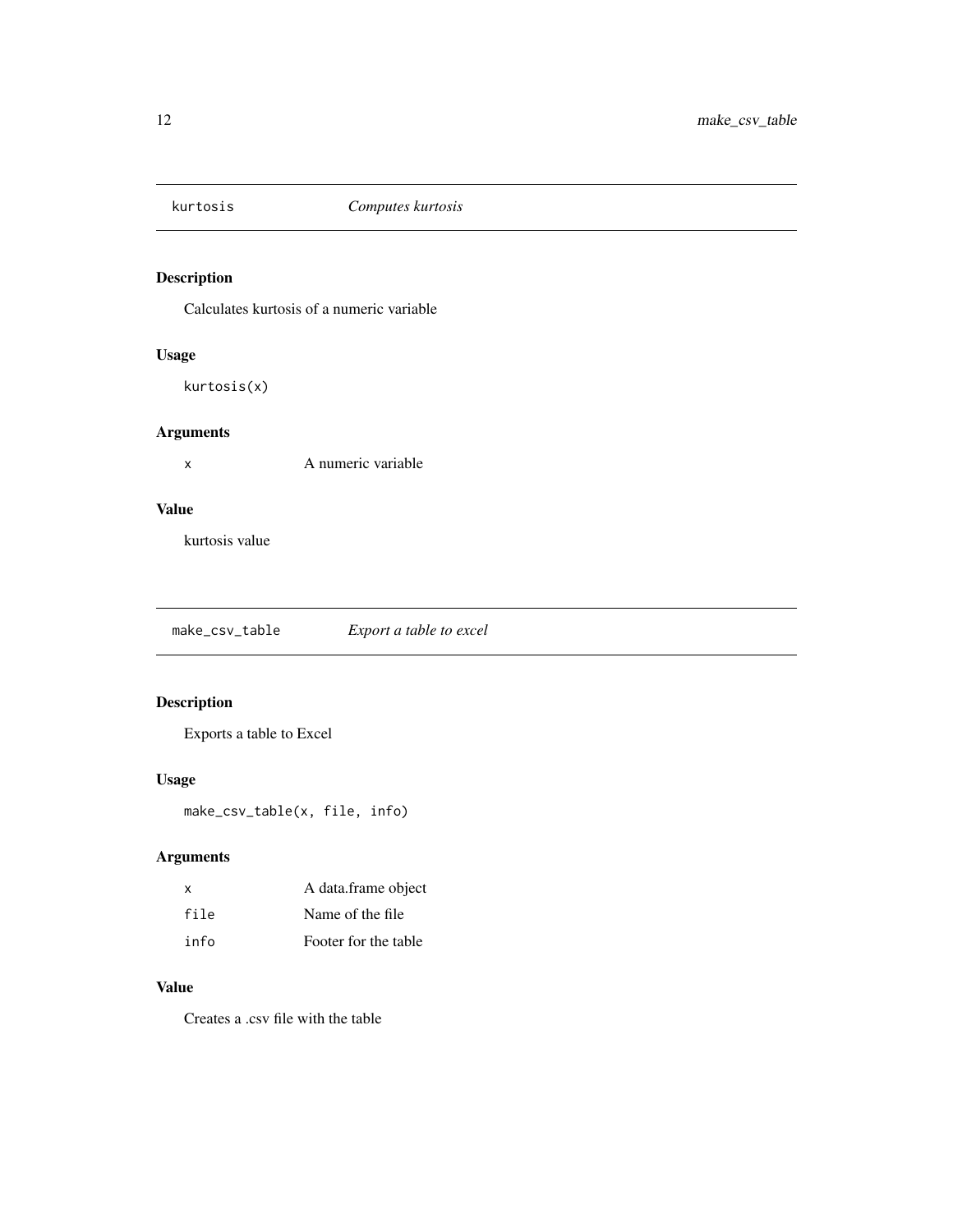<span id="page-12-0"></span>make\_latex\_table *Export a table to latex*

## Description

Exports a table to latex

## Usage

make\_latex\_table(x, file)

## Arguments

| x    | A data.frame object |
|------|---------------------|
| file | Name of the file.   |

## Value

Creates a .txt file with latex code for the table

make\_table *Make a table from report*

## Description

Auxiliary function to create tables

#### Usage

```
make_table(x, file, type, font = "Arial", pointsize = 11,
  add.rownames = TRUE, info = NULL)
```
## Arguments

| X            | A data.frame object                     |
|--------------|-----------------------------------------|
| file         | Name of the file                        |
| type         | Type of file                            |
| font         | Font type                               |
| pointsize    | Size of font                            |
| add.rownames | Should rownames be added to the output? |
| info         | Footer for the table                    |

## Value

Creates a file with the table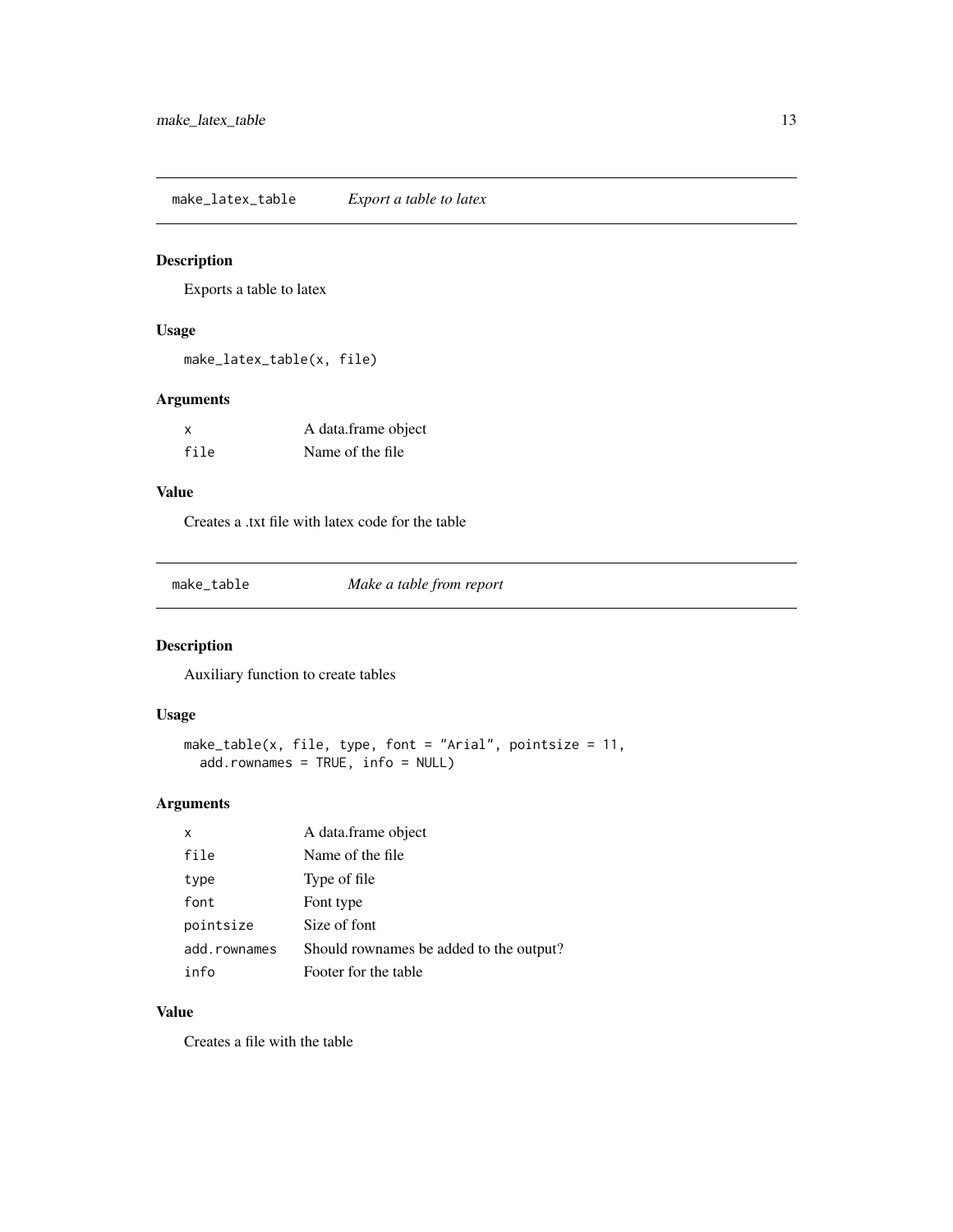<span id="page-13-0"></span>make\_word\_table *Export a table to word*

## Description

Exports a table to Word

## Usage

```
make_word_table(x, pointsize, font, file, add.rownames, info)
```
## Arguments

| x            | A data.frame object                     |
|--------------|-----------------------------------------|
| pointsize    | Font size                               |
| font         | Font type                               |
| file         | Name of the file                        |
| add.rownames | Should rownames be added to the output? |
| info         | Footer for the table                    |

#### Value

Creates a word with the table

matrixPaste *Auxiliary matrix paste function*

## Description

Internal function for report.table

## Usage

```
matrixPaste(..., sep = rep(" ", length(list(...)) - 1))
```

| $\cdots$ | Matrices to paste                |
|----------|----------------------------------|
| sep      | Separator for the paste function |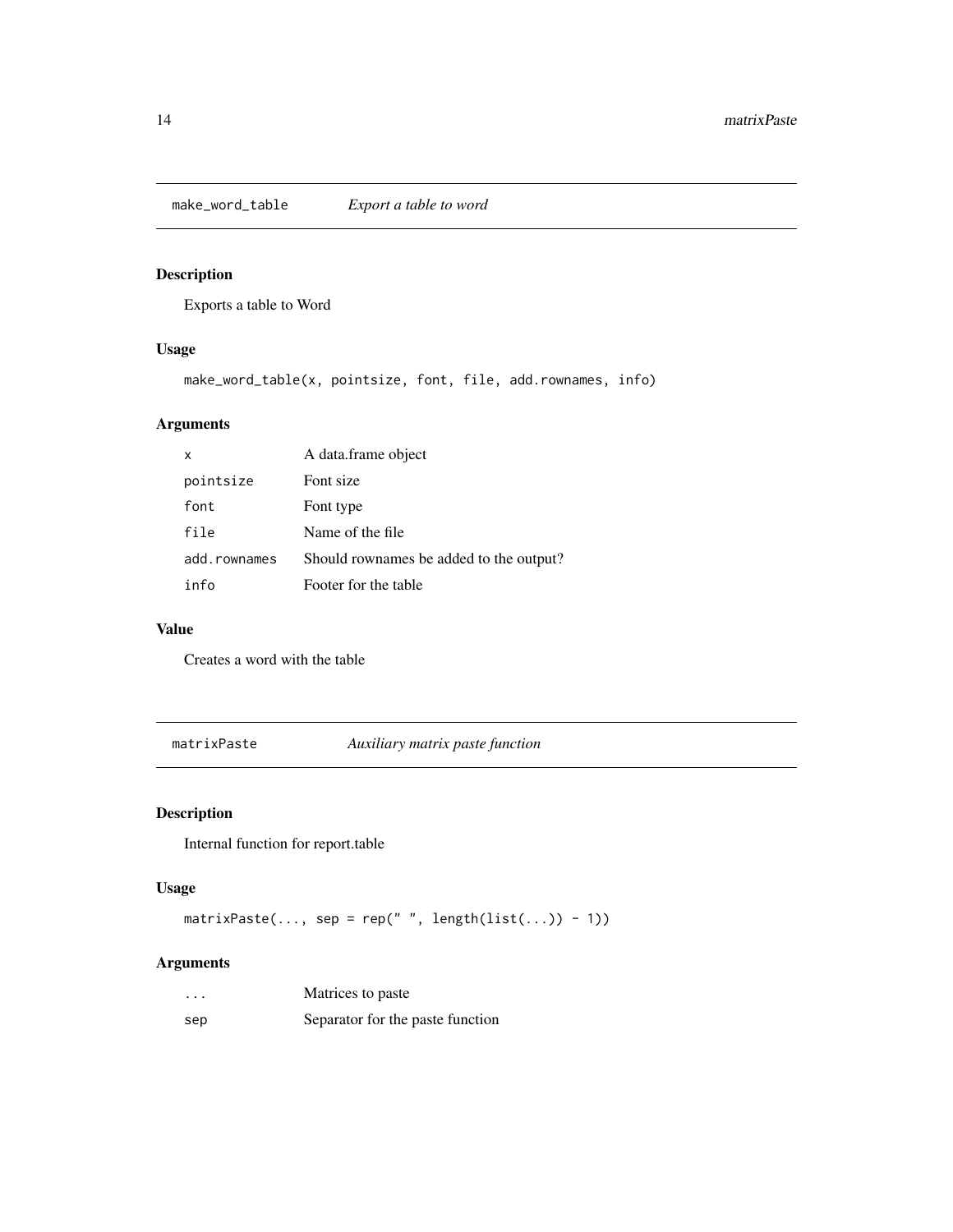<span id="page-14-0"></span>

Checks if each value from a vector might be numeric

## Usage

```
may.numeric(x)
```
#### Arguments

x A vector

#### Value

A logical vector

mine.plot *Mine plot*

## Description

Creates a heatmap-like plot for exploring the data

#### Usage

```
mine.plot(x, what = "is.na(x)", spacing = 5, sort = F, list = FALSE,
  show.x = TRUE, show.y = TRUE, ...
```
## Arguments

| $\boldsymbol{\mathsf{x}}$ | A data.frame                                             |
|---------------------------|----------------------------------------------------------|
| what                      | A logical expression that will be depicted in the plot   |
| spacing                   | Numerical separation between lines at the y-axis         |
| sort                      | If TRUE, variables are sorted according to their results |
| list                      | If TRUE, creates a vector with the results               |
| show.x                    | Should the x-axis be plotted?                            |
| show.y                    | Should the y-axis be plotted?                            |
|                           | further arguments passed to order()                      |

## Examples

```
mine.plot(airquality) #Displays missing data
mine.plot(airquality, what="x>mean(x)+2*sd(x) | x<mean(x)-2*sd(x)") #Shows extreme values
```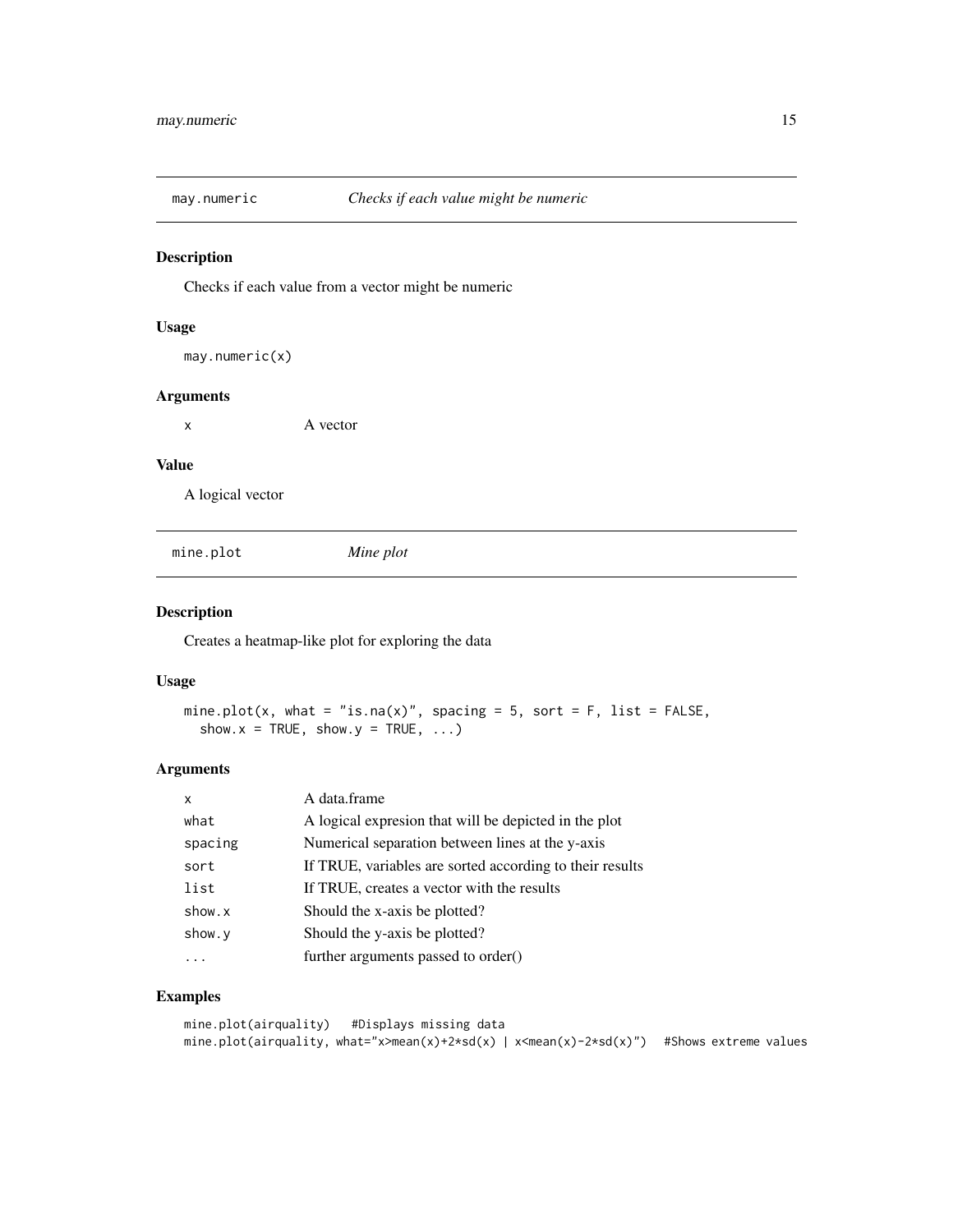<span id="page-15-0"></span>

Returns the most repeated value

## Usage

moda(x)

## Arguments

x A categorical variable

## Value

The mode

moda\_cont *Estimates number of modes*

## Description

Estimates the number of modes

## Usage

moda\_cont(x)

## Arguments

x A numeric variable

## Value

Estimated number of modes. If unclear, marked with an '\*'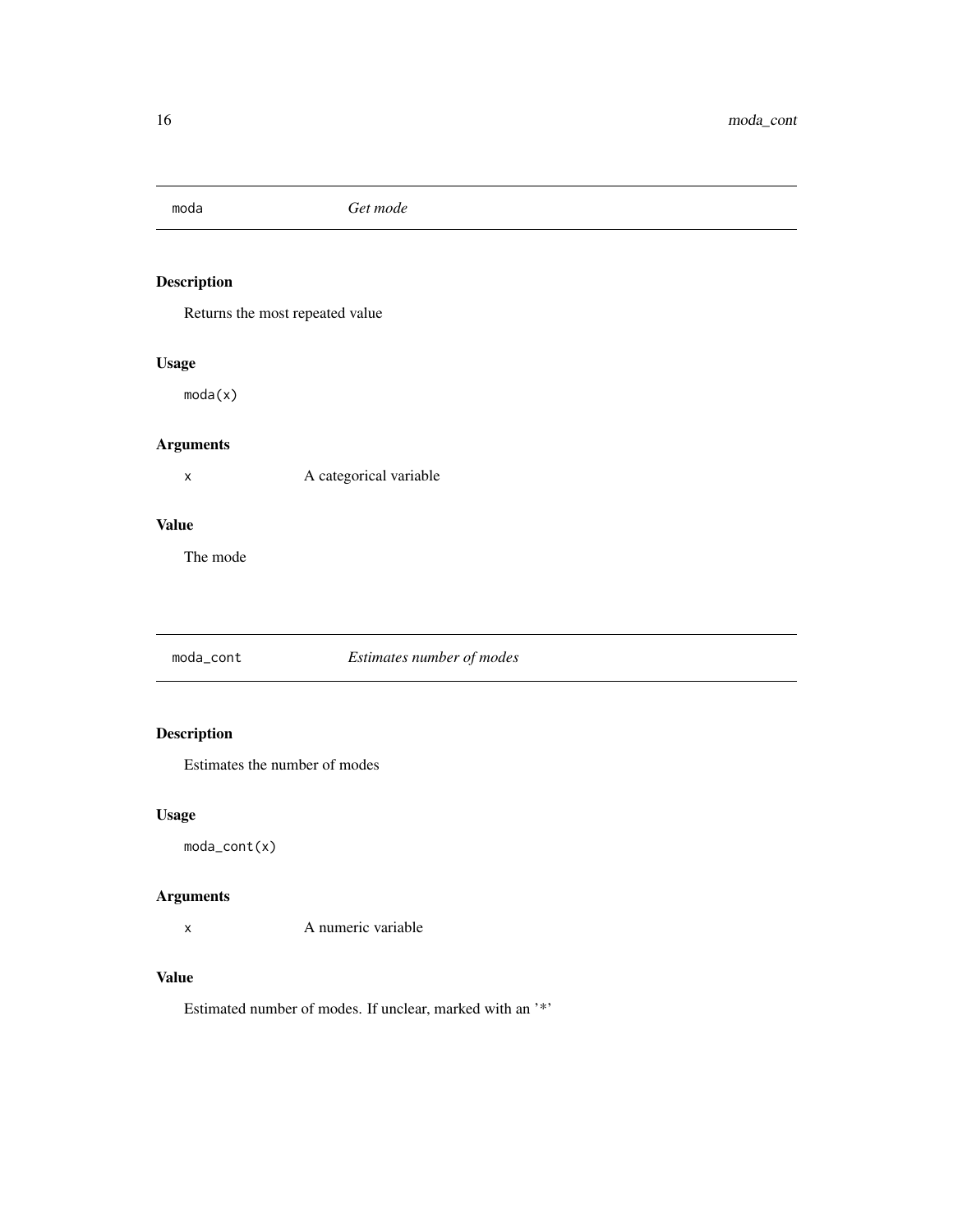<span id="page-16-0"></span>

Modification of the tapply function to use with data.frames

## Usage

mtapply(x, group, fun)

## Arguments

| X     | A data.frame               |
|-------|----------------------------|
| group | Grouping variable          |
| fun   | Function to apply by group |

## Examples

mtapply(mtcars, mtcars\$gear, mean)

nearest *Internal function for descriptive()*

## Description

Finds positions for substitution of characters in Distribution column

#### Usage

 $nearest(x, to = seq(0, 1, length.out = 30))$ 

## Arguments

|    | A numeric value between 0-1 |
|----|-----------------------------|
| to | Range of reference values   |

#### Value

The nearest position to the input value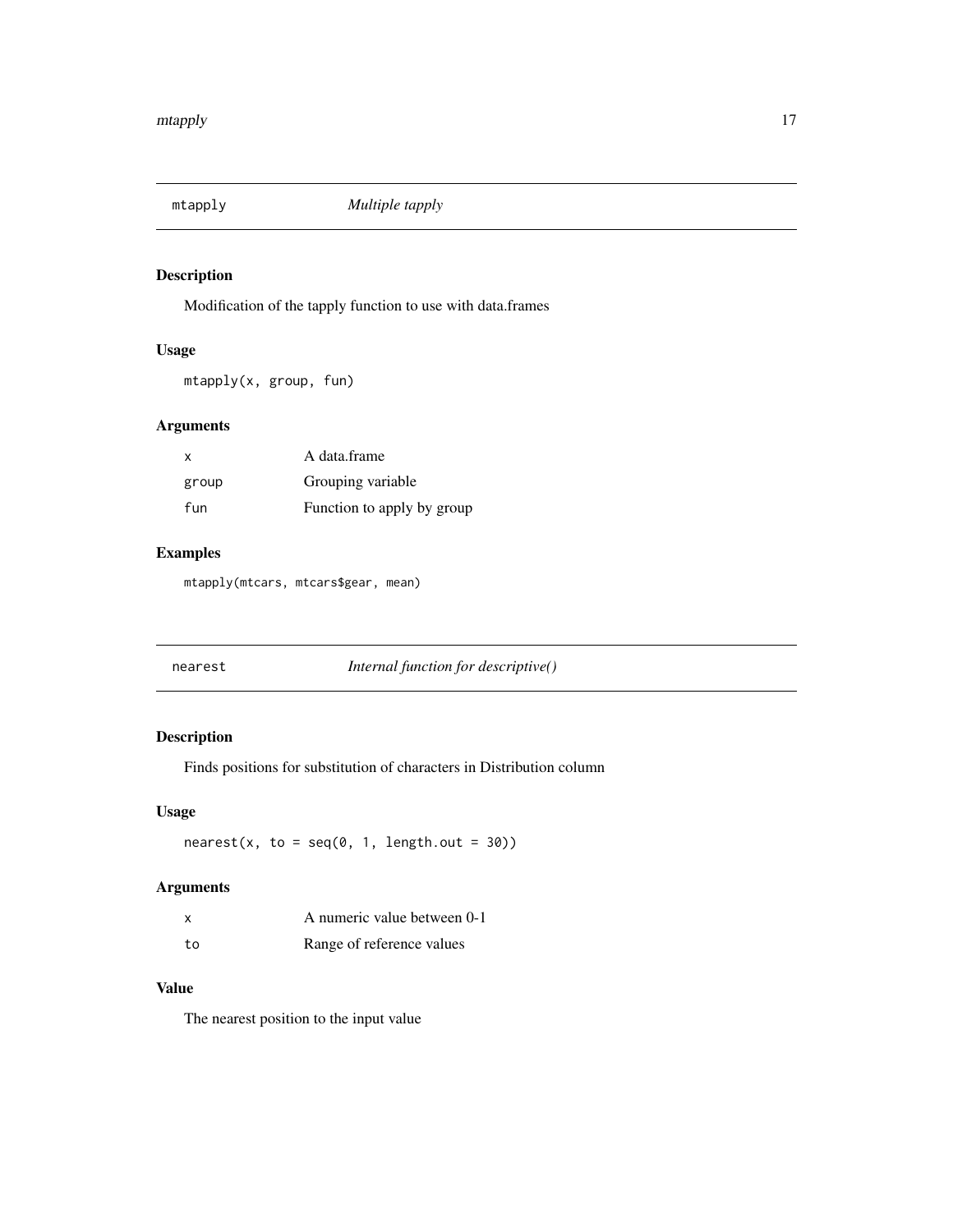<span id="page-17-0"></span>

Changes names of a data frame to ease work with them

## Usage

nice\_names(dat)

## Arguments

dat A data.frame

## Examples

```
d <- data.frame('Variable 1'=NA, '% Response'=NA, ' Variable 3'=NA,check.names=FALSE)
names(d)
names(nice_names(d))
```

| <b>Brute numeric coercion</b><br>numeros |  |
|------------------------------------------|--|

## Description

If possible, coerces values from a vector to numeric

## Usage

numeros(x)

## Arguments

x A vector

## Value

A numeric vector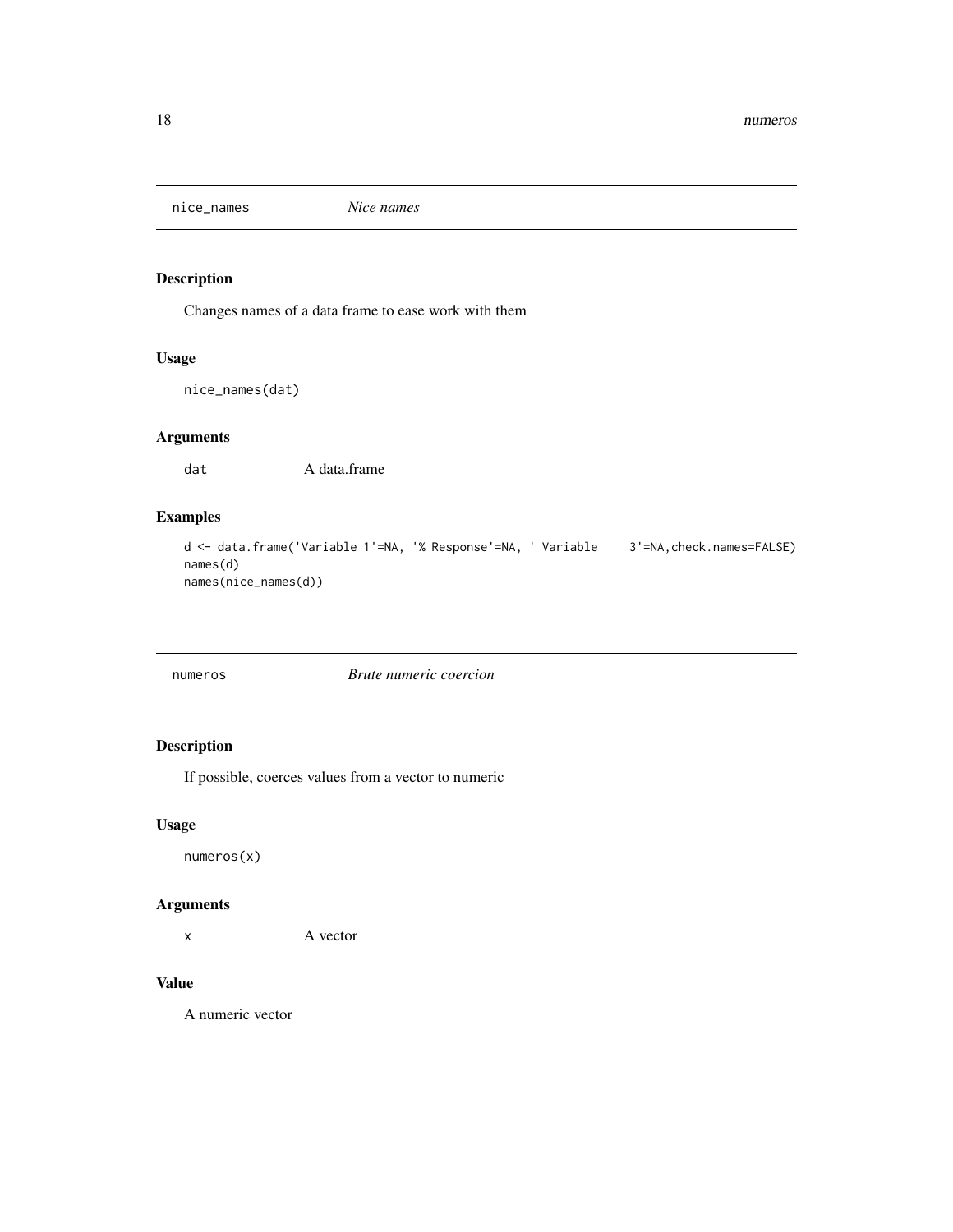<span id="page-18-0"></span>peek *Peek*

## Description

Takes a peek into a data.frame returning a concise visualization about it

## Usage

 $peek(x, n = 10, which = 1:ncol(x))$ 

## Arguments

| $\mathsf{x}$ | A data.frame                        |
|--------------|-------------------------------------|
| n            | Number of rows to include in output |
| which        | Columns to include in output        |

## Examples

peek(iris)

plot.reportmodel *Coefplot for reportmodel objects*

## Description

Creates a coefplot from the reportmodel object

## Usage

```
## S3 method for class 'reportmodel'
plot(x, \ldots)
```
#### Arguments

| x | A reportmodel object                 |
|---|--------------------------------------|
| . | Further arguments passed to coefplot |

## Examples

```
lm1 <- lm(Petal.Length ~ Sepal.Width + Species, data=iris)
a<-report(lm1)
par(mar=c(4, 10, 3, 2))
plot(a) #Coefplot calling plot.reportmodel
```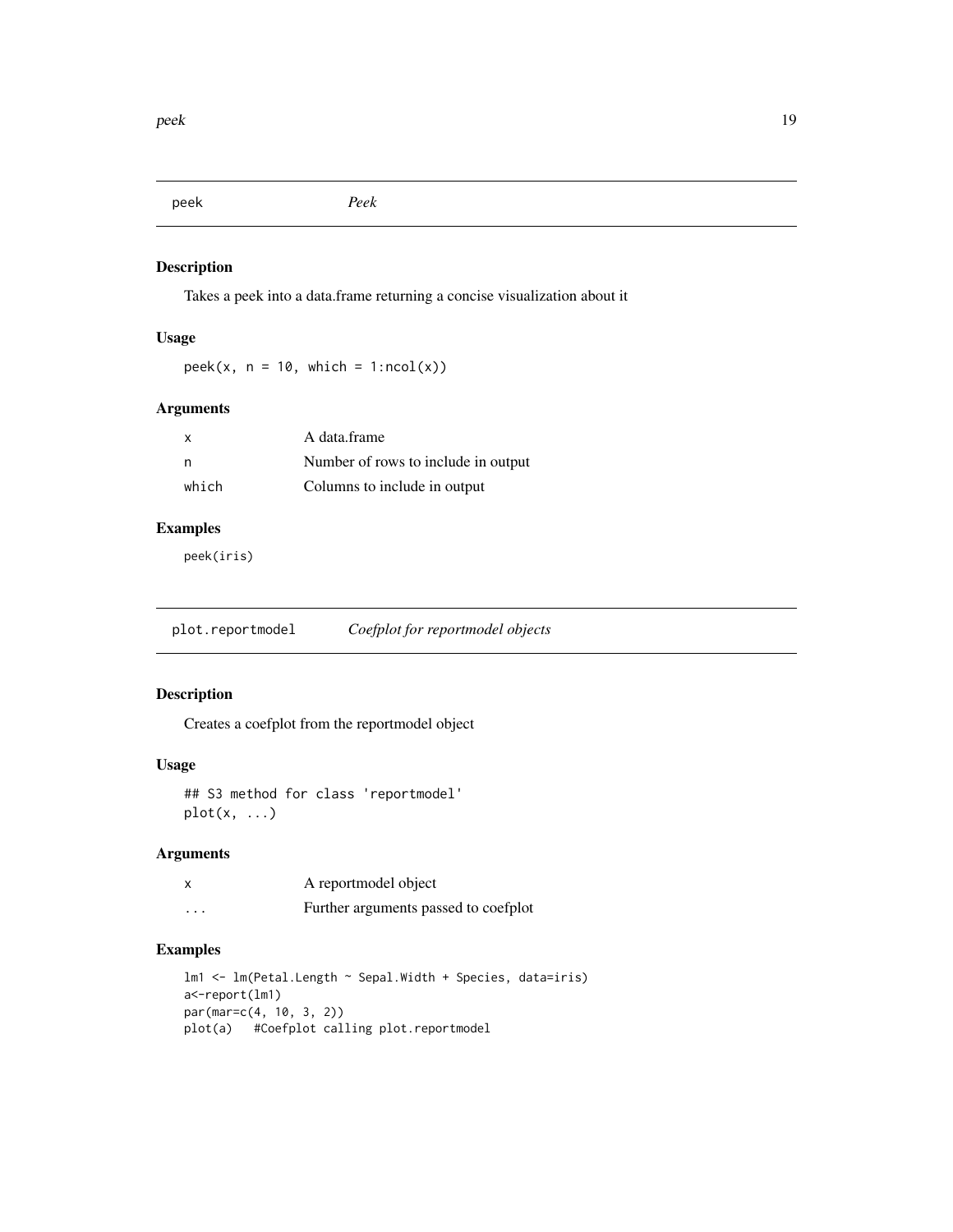<span id="page-19-0"></span>

Returns the proportion for the most repeated value

## Usage

prop\_may(x, ignore.na = TRUE)

## Arguments

|           | A categorical variable                                 |
|-----------|--------------------------------------------------------|
| ignore.na | Should NA values be ignored for computing proportions? |

## Value

A proportion

prop\_min *Gets proportion of least repeated value*

## Description

Returns the proportion for the least repeated value

## Usage

```
prop_min(x, ignore.na = TRUE)
```
## Arguments

|           | A categorical variable                                 |
|-----------|--------------------------------------------------------|
| ignore.na | Should NA values be ignored for computing proportions? |

## Value

A proportion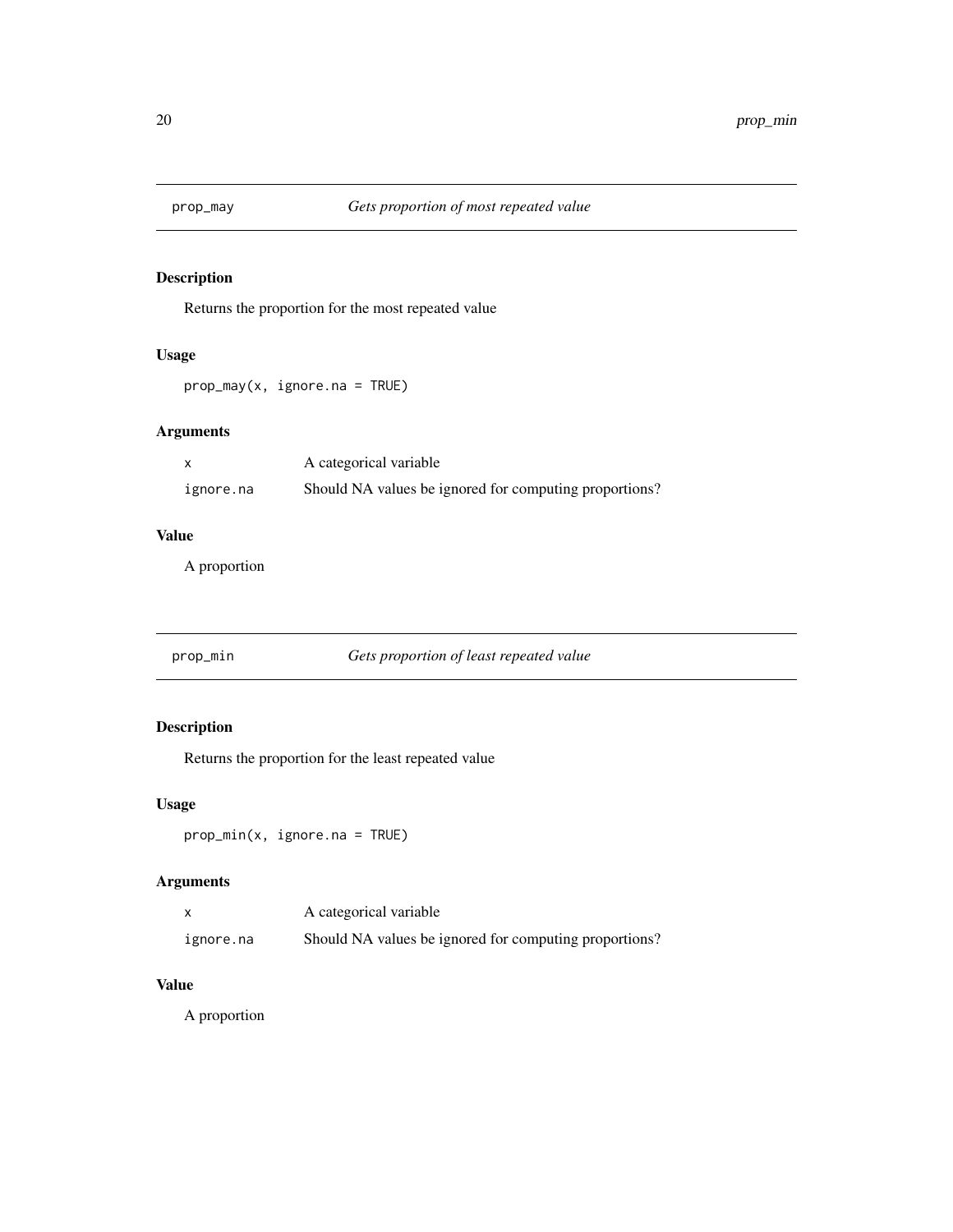<span id="page-20-0"></span>

Generic function for reporting of models

#### Usage

 $report(x, \ldots)$ 

## Arguments

| x        | A model object                         |
|----------|----------------------------------------|
| $\cdots$ | further arguments passed to make table |

## Value

A data frame with the report table

## Examples

```
report(iris) #Report of descriptive statistics
lm1 <- lm(Petal.Length ~ Sepal.Width + Species, data=iris)
report(lm1) #Report of model
```
report.betareg *Report from beta regression model*

## Description

Creates a report table from a beta regression model

## Usage

```
## S3 method for class 'betareg'
report(x, file = NULL, type = "word", digits = 3,
  digitspvals = 3, font = ifelse(Sys.info()["sysname"] == "Windows",
  "Arial", "Helvetica")[[1]], pointsize = 11, info = TRUE, \ldots)
```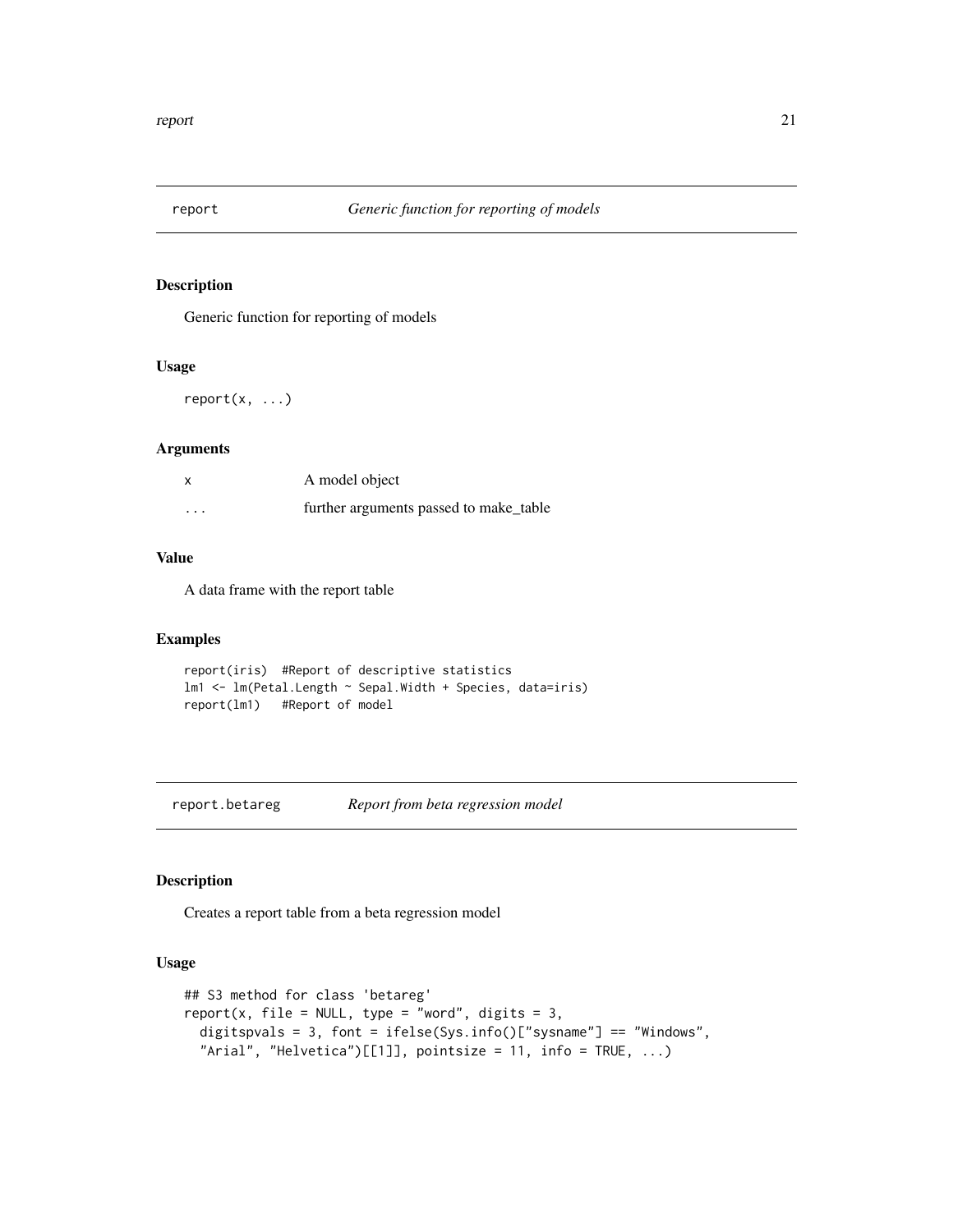## Arguments

| x           | A betareg model object                      |
|-------------|---------------------------------------------|
| file        | Name of the file to export the table.       |
| type        | Format of the file                          |
| digits      | Number of decimals                          |
| digitspvals | Number of decimals for p-values             |
| font        | Font to use if type="word"                  |
| pointsize   | Pointsize to use if type="word"             |
| info        | If TRUE, include call in the exported table |
|             | Further arguments passed to make table      |

## Value

A data frame with the report table

report.brmsfit *Report models from brms package*

## Description

Creates a report table from model fitted by brms

#### Usage

```
## S3 method for class 'brmsfit'
report(x, file = NULL, type = "word", digits = 3,font = ifelse(Sys.info()["sysname"] == "Windows", "Arial",
  "Helvetica")[[1]], pointsize = 11, info = TRUE, \ldots)
```
## Arguments

| x         | A brms model object                         |
|-----------|---------------------------------------------|
| file      | Name of the file to export the table.       |
| type      | Format of the file                          |
| digits    | Number of decimals                          |
| font      | Font to use if type="word"                  |
| pointsize | Pointsize to use if type="word"             |
| info      | If TRUE, include call in the exported table |
|           | Further arguments passed to make_table      |

## Value

A data frame with the report table

<span id="page-21-0"></span>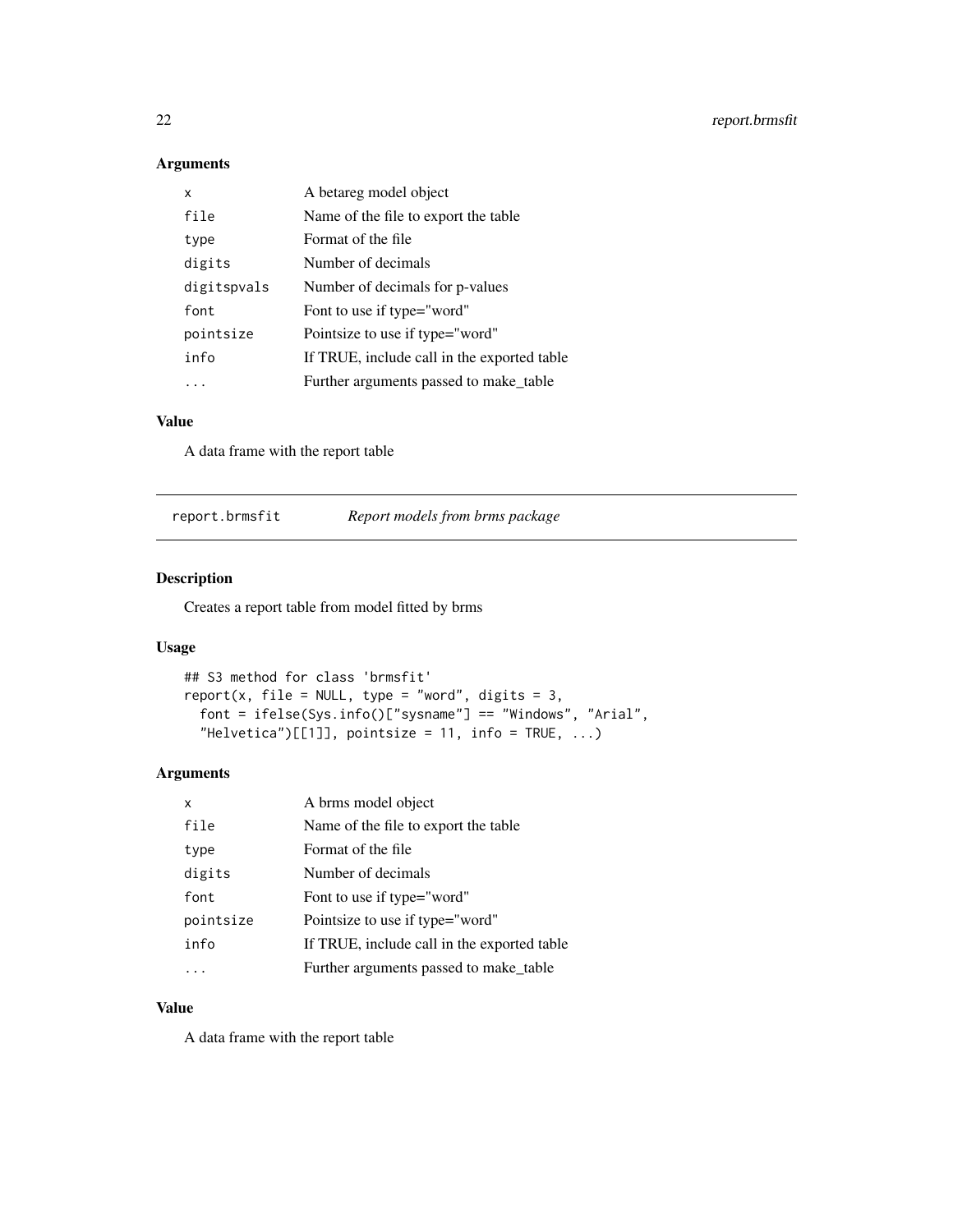<span id="page-22-0"></span>

Creates a report table from an ordinal model

#### Usage

```
## S3 method for class 'clm'
report(x, file = NULL, type = "word", digits = 3,
 digitspvals = 3, font = ifelse(Sys.info()["sysname"] == "Windows",
  "Arial", "Helvetica")[1]], pointsize = 11, info = TRUE, ...)
```
#### Arguments

| x           | An ordinal model object                     |
|-------------|---------------------------------------------|
| file        | Name of the file to export the table.       |
| type        | Format of the file                          |
| digits      | Number of decimals                          |
| digitspvals | Number of decimals for p-values             |
| font        | Font to use if type="word"                  |
| pointsize   | Pointsize to use if type="word"             |
| info        | If TRUE, include call in the exported table |
|             | Further arguments passed to make table      |

#### Value

A data frame with the report table

report.clmm *Report from ordinal mixed model*

#### Description

Creates a report table from an ordinal mixed model

#### Usage

```
## S3 method for class 'clmm'
report(x, file = NULL, type = "word", digits = 3,
  digitspvals = 3, font = ifelse(Sys.info()["sysname"] == "Windows",
  "Arial", "Helvetica")[1]], pointsize = 11, info = TRUE, ...)
```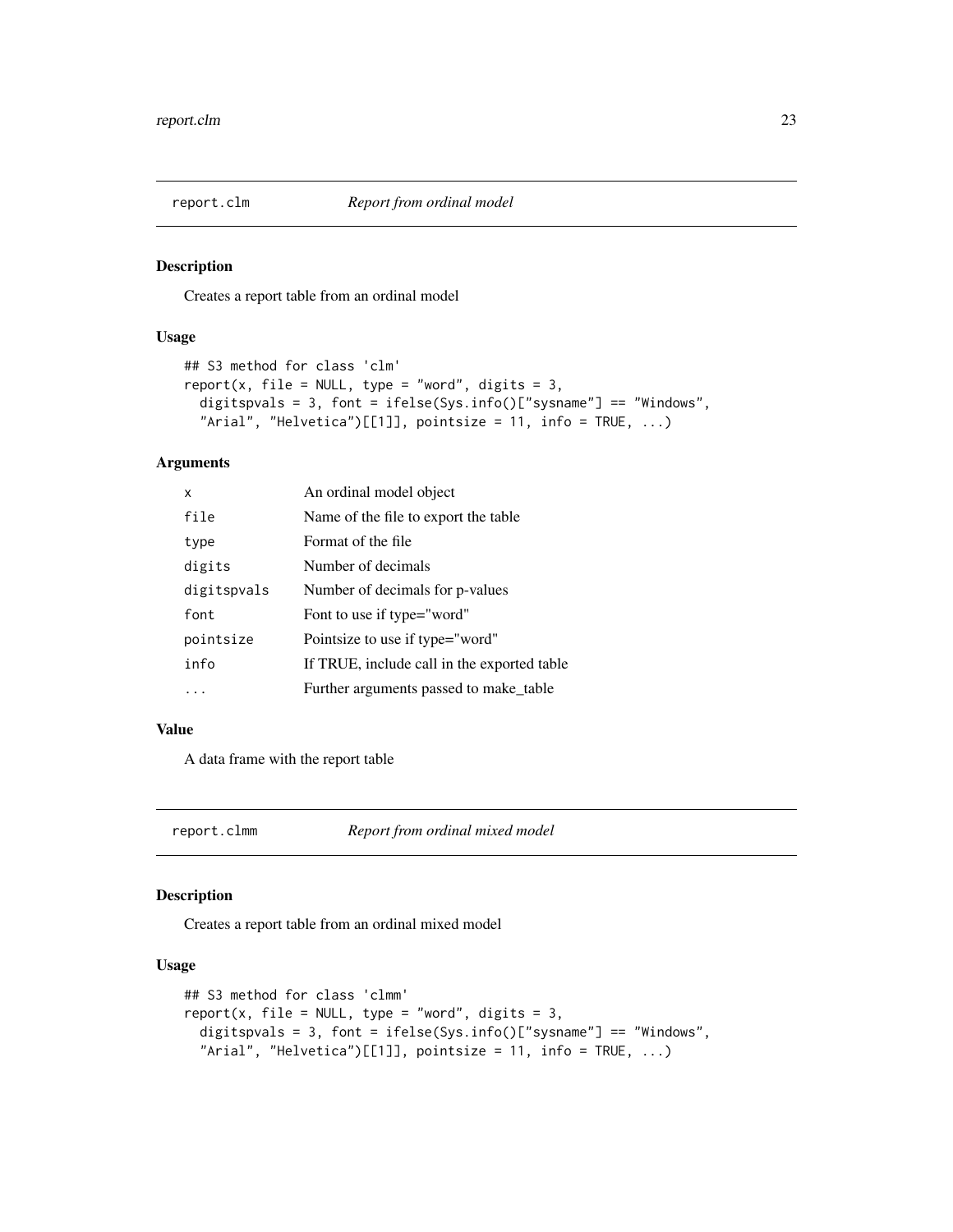## Arguments

| x           | An ordinal model object                     |
|-------------|---------------------------------------------|
| file        | Name of the file to export the table        |
| type        | Format of the file                          |
| digits      | Number of decimals                          |
| digitspvals | Number of decimals for p-values             |
| font        | Font to use if type="word"                  |
| pointsize   | Pointsize to use if type="word"             |
| info        | If TRUE, include call in the exported table |
|             | Further arguments passed to make_table      |

#### Value

A data frame with the report table

| report.coxph | Report from cox regression model |  |
|--------------|----------------------------------|--|
|              |                                  |  |

## Description

Creates a report table from a cox model

## Usage

```
## S3 method for class 'coxph'
report(x, file = NULL, type = "word", digits = 3,
  digitspvals = 3, font = ifelse(Sys.info()["sysname"] == "Windows",
  "Arial", "Helvetica")[[1]], pointsize = 11, info = TRUE, \ldots)
```
#### Arguments

| x           | A cox model object                          |
|-------------|---------------------------------------------|
| file        | Name of the file to export the table        |
| type        | Format of the file                          |
| digits      | Number of decimals                          |
| digitspvals | Number of decimals for p-values             |
| font        | Font to use if type="word"                  |
| pointsize   | Pointsize to use if type="word"             |
| info        | If TRUE, include call in the exported table |
|             | Further arguments passed to make table      |
|             |                                             |

## Value

A data frame with the report table

<span id="page-23-0"></span>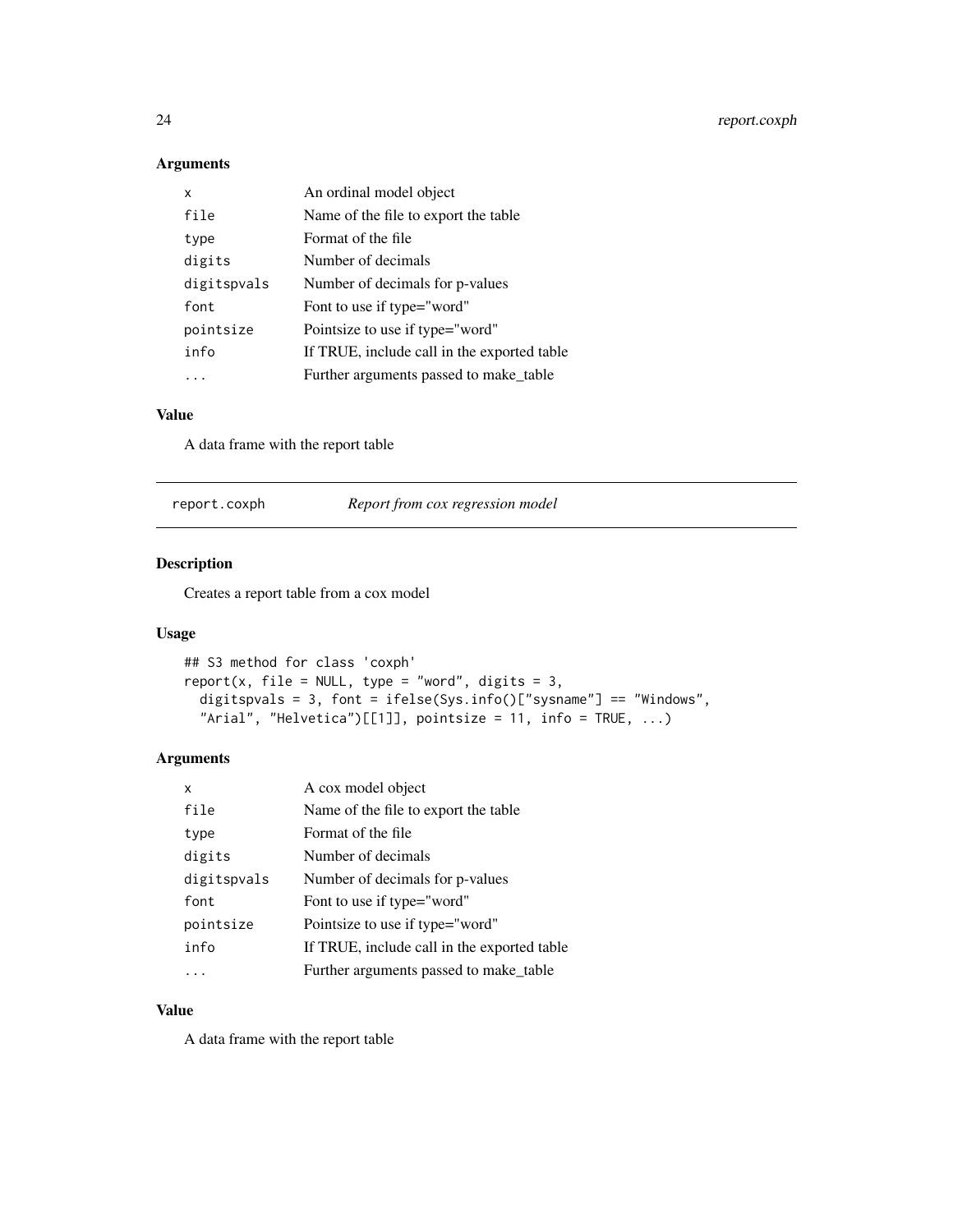<span id="page-24-0"></span>Creates a report table ready for publication

## Usage

```
## S3 method for class 'data.frame'
report(x, by = NULL, file = NULL, type = "word",digits = 2, digitscat = digits, font = ifelse(Sys.info()["sysname"] ==
  "Windows", "Arial", "Helvetica")[[1]], pointsize = 11,
  add.rownames = FALSE, ...)
```
## Arguments

| $\mathsf{x}$ | A data.frame object                                                         |
|--------------|-----------------------------------------------------------------------------|
| by           | Grouping variable for the report                                            |
| file         | Name of the file to export the table.                                       |
| type         | Format of the file                                                          |
| digits       | Number of decimal places                                                    |
| digitscat    | Number of decimal places for categorical variables (if different to digits) |
| font         | Font to use if type="word"                                                  |
| pointsize    | Pointsize to use if type="word"                                             |
| add.rownames | Logical for adding rownames to the table                                    |
|              | further arguments passed to make_table()                                    |

## Examples

```
report(iris)
(reporTable<-report(iris, by="Species"))
class(reporTable)
```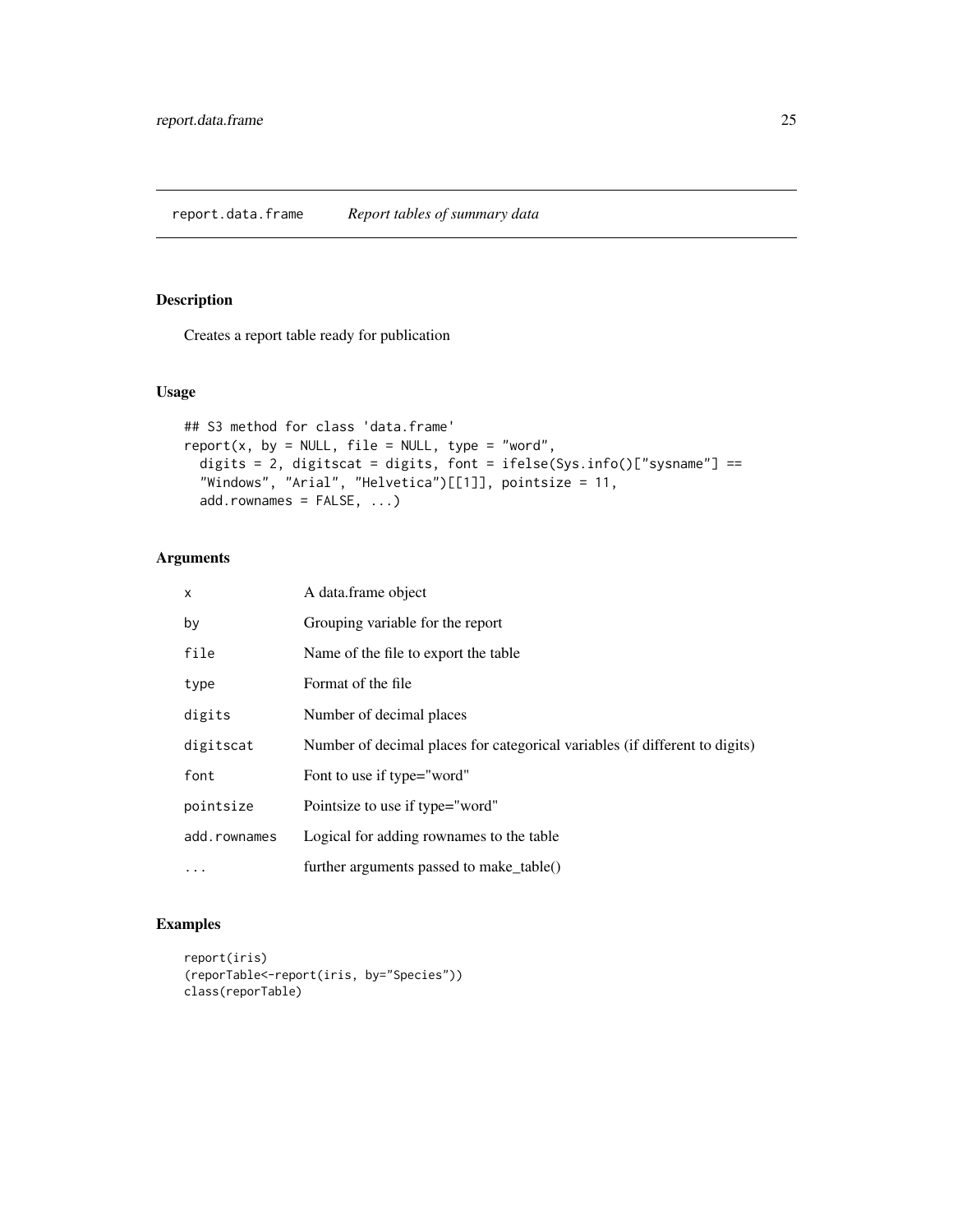<span id="page-25-0"></span>

This is a default function for calling summary $(x)$  on non-implemented classes

#### Usage

## Default S3 method:  $report(x, \ldots)$ 

## Arguments

|          | Any object without specific report function |
|----------|---------------------------------------------|
| $\cdots$ | further arguments passed to summary         |

## Value

A summary of the object

report.factor *Report from categorical variable*

## Description

Creates a report table

#### Usage

```
## S3 method for class 'factor'
report(x, ...)
```
## Arguments

|                         | A categorical variable                 |
|-------------------------|----------------------------------------|
| $\cdot$ $\cdot$ $\cdot$ | Further arguments passed to make_table |

## Value

A data frame with the report table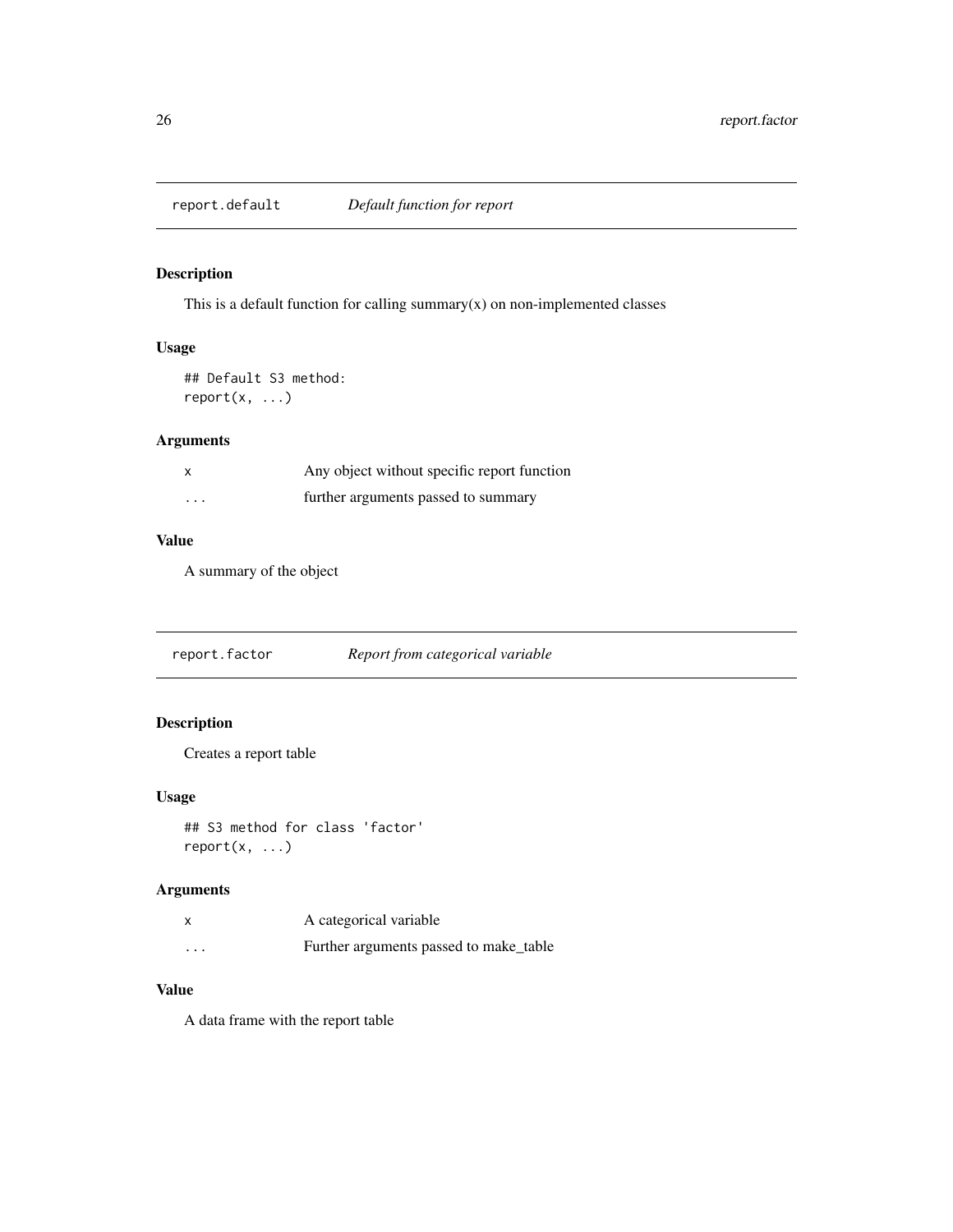<span id="page-26-0"></span>

Creates a report table from a generalized linear model

#### Usage

```
## S3 method for class 'glm'
report(x, file = NULL, type = "word", digits = 3,
 digitspvals = 3, font = ifelse(Sys.info()["sysname"] == "Windows",
  "Arial", "Helvetica")[1]], pointsize = 11, info = TRUE, ...)
```
#### Arguments

| x           | A generalized linear model object           |
|-------------|---------------------------------------------|
| file        | Name of the file to export the table.       |
| type        | Format of the file                          |
| digits      | Number of decimals                          |
| digitspvals | Number of decimals for p-values             |
| font        | Font to use if type="word"                  |
| pointsize   | Pointsize to use if type="word"             |
| info        | If TRUE, include call in the exported table |
|             | Further arguments passed to make table      |

#### Value

A data frame with the report table

report.glmerMod *Report from generalized linear mixed model*

#### Description

Creates a report table from a generalized linear mixed model

#### Usage

```
## S3 method for class 'glmerMod'
report(x, file = NULL, type = "word", digits = 3,
  digitspvals = 3, font = ifelse(Sys.info()["sysname"] == "Windows",
  "Arial", "Helvetica")[1]], pointsize = 11, info = TRUE, ...)
```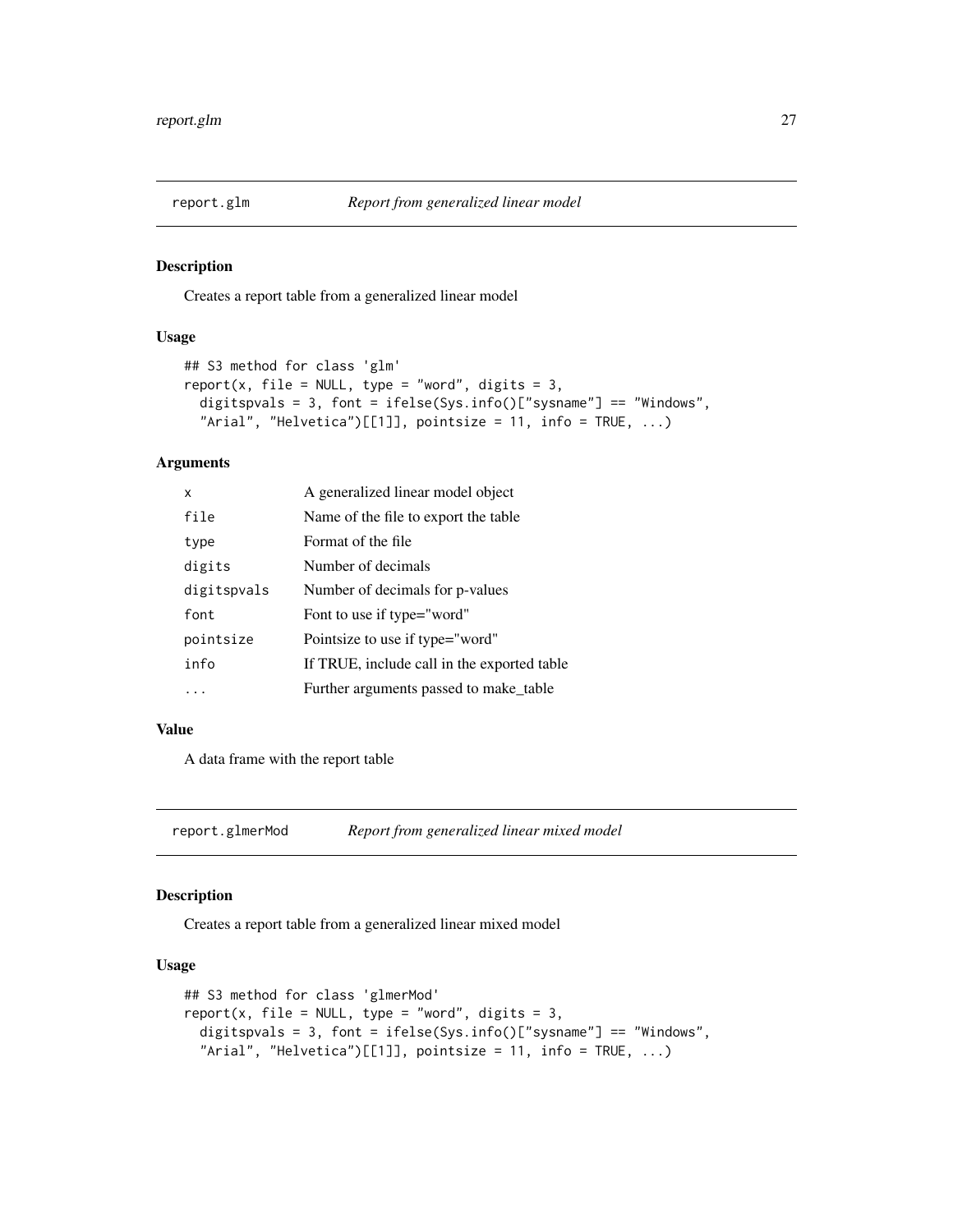## Arguments

| x           | A generalized linear mixed model object     |
|-------------|---------------------------------------------|
| file        | Name of the file to export the table        |
| type        | Format of the file                          |
| digits      | Number of decimals                          |
| digitspvals | Number of decimals for p-values             |
| font        | Font to use if type="word"                  |
| pointsize   | Pointsize to use if type="word"             |
| info        | If TRUE, include call in the exported table |
|             | Further arguments passed to make_table      |

## Value

A data frame with the report table

| report.glmmadmb | Report from generalized linear mixed model from ADMB |  |
|-----------------|------------------------------------------------------|--|
|                 |                                                      |  |

## Description

Creates a report table from a glmmadmb model

## Usage

```
## S3 method for class 'glmmadmb'
report(x, file = NULL, type = "word", digits = 3,
  digitspvals = 3, font = ifelse(Sys.info()["sysname"] == "Windows",
  "Arial", "Helvetica")[[1]], pointsize = 11, info = TRUE, \ldots)
```
#### Arguments

| X           | A generalized linear mixed model object (glmmabmb) |
|-------------|----------------------------------------------------|
| file        | Name of the file to export the table               |
| type        | Format of the file                                 |
| digits      | Number of decimals                                 |
| digitspvals | Number of decimals for p-values                    |
| font        | Font to use if type="word"                         |
| pointsize   | Pointsize to use if type="word"                    |
| info        | If TRUE, include call in the exported table        |
|             | Further arguments passed to make_table             |

## Value

A data frame with the report table

<span id="page-27-0"></span>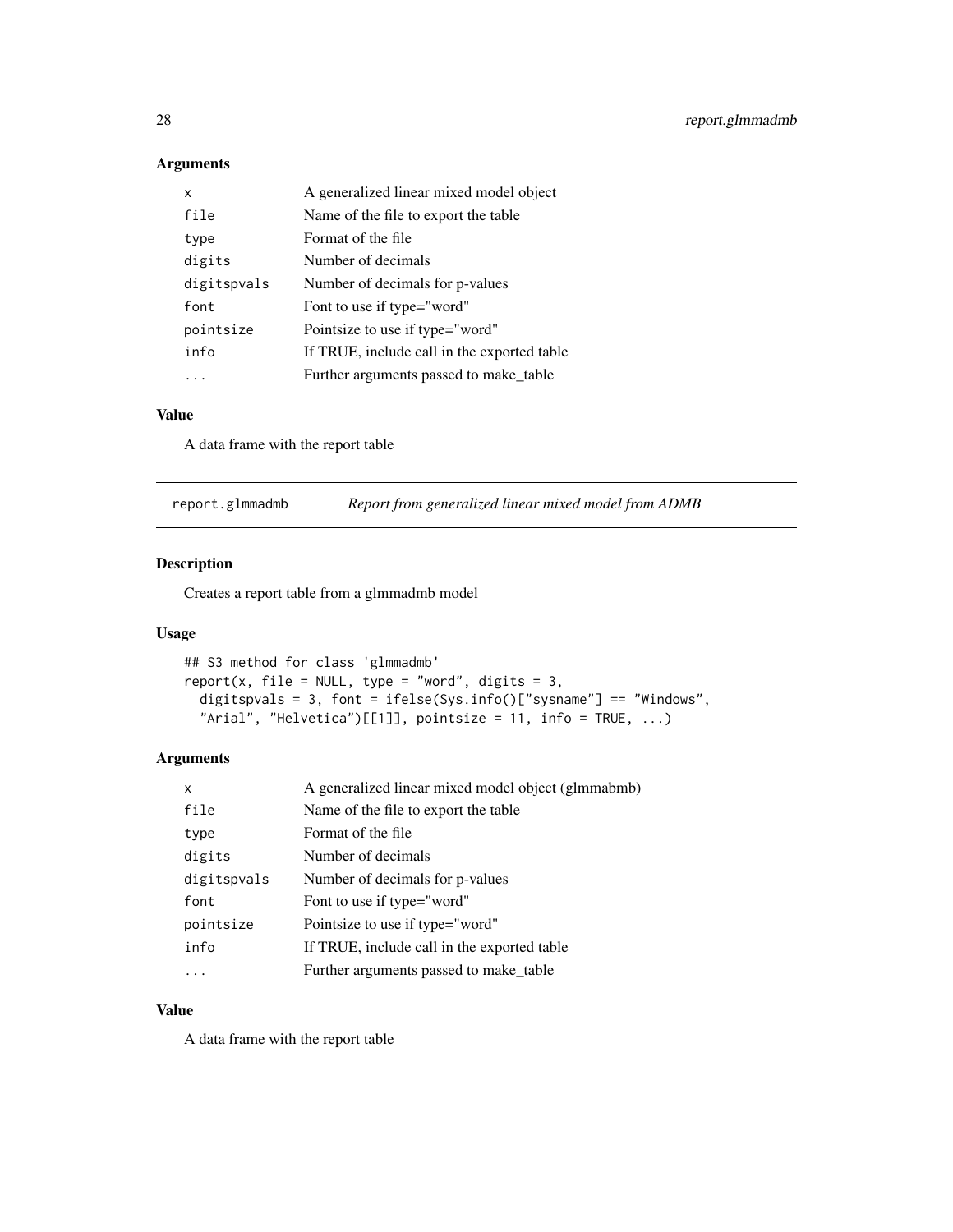<span id="page-28-0"></span>

Creates a report table from models fitted by glmnet

#### Usage

```
## S3 method for class 'glmnet'
report(x, s, drop.zero = TRUE, file = NULL,type = "word", digits = 3, font = ifelse(Sys.info()["sysname"] ==
  "Windows", "Arial", "Helvetica")[[1]], pointsize = 11, info = TRUE, \ldots)
```
## Arguments

| x         | A glmnet model object                           |
|-----------|-------------------------------------------------|
| S         | Value of lambda for estimating the coefficients |
| drop.zero | Should zero coefficients be dropped?            |
| file      | Name of the file to export the table.           |
| type      | Format of the file                              |
| digits    | Number of decimals                              |
| font      | Font to use if type="word"                      |
| pointsize | Pointsize to use if type="word"                 |
| info      | If TRUE, include call in the exported table     |
|           | Further arguments passed to make_table          |

#### Value

A data frame with the report table

report.lm *Report from linear model*

#### Description

Creates a report table from a linear model

#### Usage

```
## S3 method for class 'lm'
report(x, file = NULL, type = "word", digits = 3,
  digitspvals = 3, font = ifelse(Sys.info()["sysname"] == "Windows",
  "Arial", "Helvetica")[[1]], pointsize = 11, info = TRUE, \ldots)
```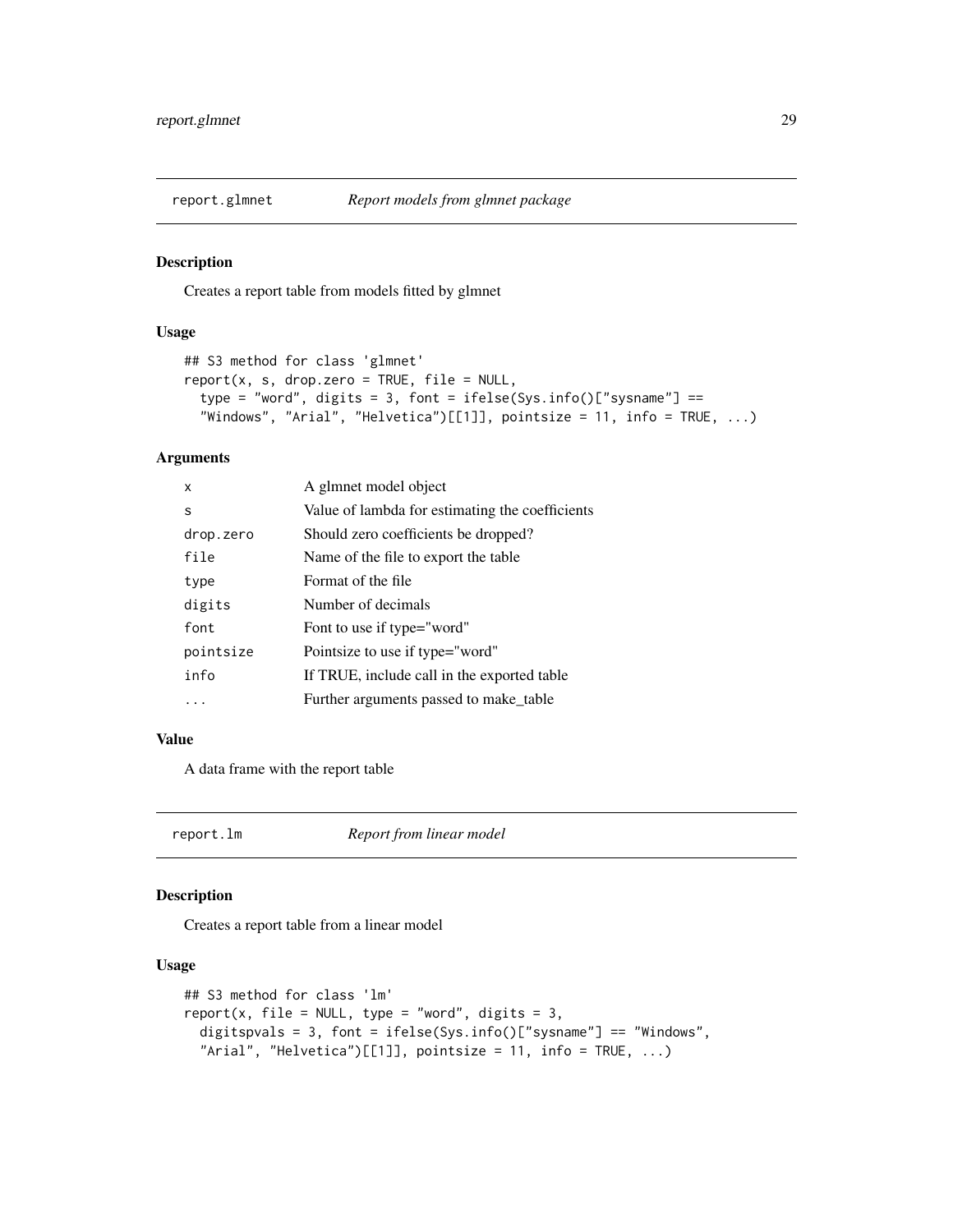## Arguments

| x           | A linear model object                       |
|-------------|---------------------------------------------|
| file        | Name of the file to export the table.       |
| type        | Format of the file                          |
| digits      | Number of decimals                          |
| digitspvals | Number of decimals for p-values             |
| font        | Font to use if type="word"                  |
| pointsize   | Pointsize to use if type="word"             |
| info        | If TRUE, include call in the exported table |
|             | Further arguments passed to make table      |

## Value

A data frame with the report table

| Report from linear mixed model<br>report.lmerMod |
|--------------------------------------------------|
|--------------------------------------------------|

## Description

Creates a report table from a linear mixed model

## Usage

```
## S3 method for class 'lmerMod'
report(x, file = NULL, type = "word", digits = 3,
  digitspvals = 3, font = ifelse(Sys.info()["sysname"] == "Windows",
  "Arial", "Helvetica")[[1]], pointsize = 11, info = TRUE, \ldots)
```
#### Arguments

| x           | A linear mixed model object                 |
|-------------|---------------------------------------------|
| file        | Name of the file to export the table        |
| type        | Format of the file                          |
| digits      | Number of decimals                          |
| digitspvals | Number of decimals for p-values             |
| font        | Font to use if type="word"                  |
| pointsize   | Pointsize to use if type="word"             |
| info        | If TRUE, include call in the exported table |
|             | Further arguments passed to make_table      |

## Value

A data frame with the report table

<span id="page-29-0"></span>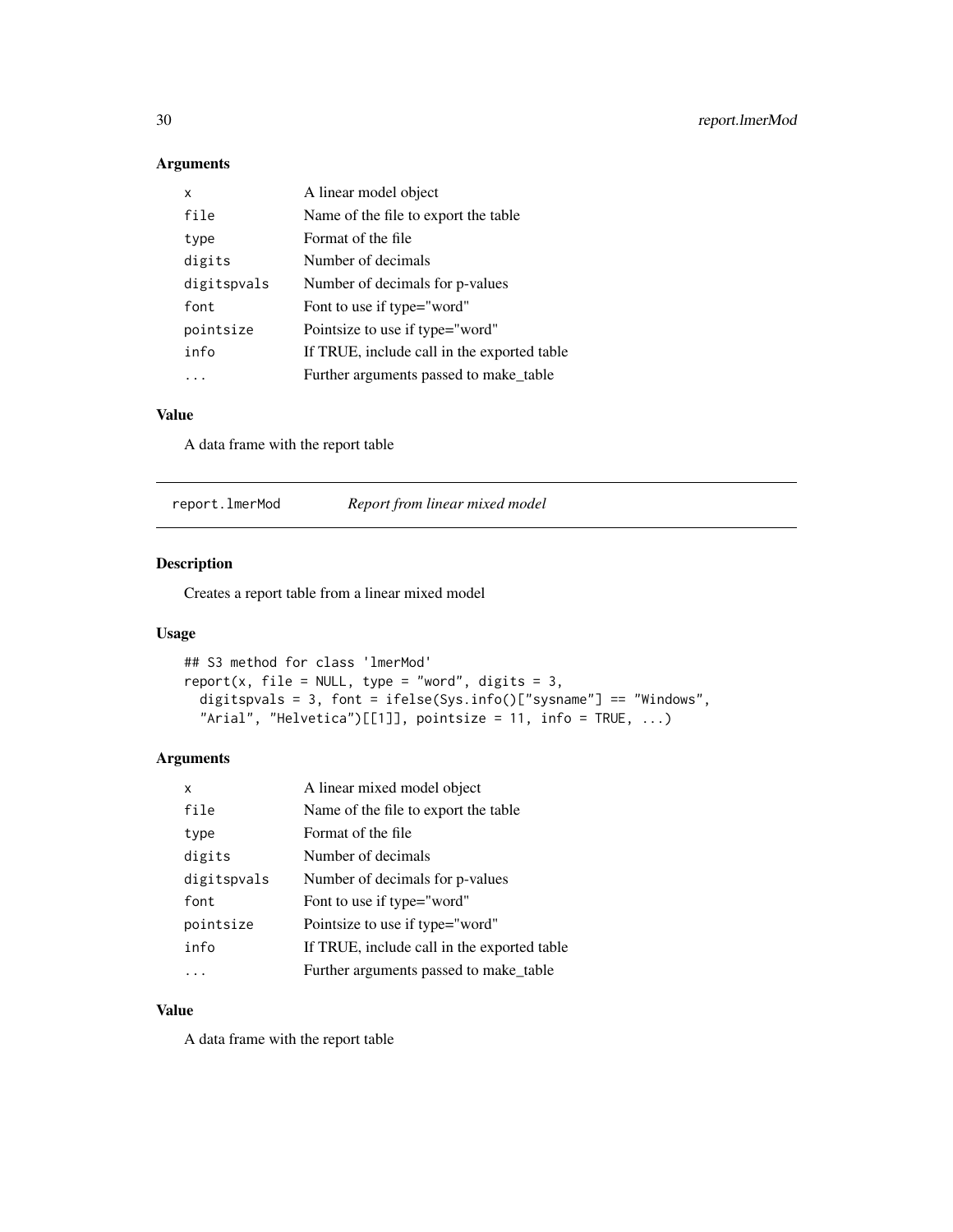<span id="page-30-0"></span>

Creates a report table from a quantile mixed model

#### Usage

```
## S3 method for class 'lqmm'
report(x, file = NULL, type = "word", digits = 3,
 digitspvals = 3, font = ifelse(Sys.info()["sysname"] == "Windows",
  "Arial", "Helvetica")[1]], pointsize = 11, info = TRUE, ...)
```
#### Arguments

| x           | A quantile model object                     |
|-------------|---------------------------------------------|
| file        | Name of the file to export the table.       |
| type        | Format of the file                          |
| digits      | Number of decimals                          |
| digitspvals | Number of decimals for p-values             |
| font        | Font to use if type="word"                  |
| pointsize   | Pointsize to use if type="word"             |
| info        | If TRUE, include call in the exported table |
|             | Further arguments passed to make table      |

#### Value

A data frame with the report table

report.merModLmerTest *Report from linear mixed model with pvalues*

#### Description

Creates a report table from a linear mixed model

#### Usage

```
## S3 method for class 'merModLmerTest'
report(x, file = NULL, type = "word", digits = 3,
  digitspvals = 3, font = ifelse(Sys.info()["sysname"] == "Windows",
  "Arial", "Helvetica")[1]], pointsize = 11, info = TRUE, ...)
```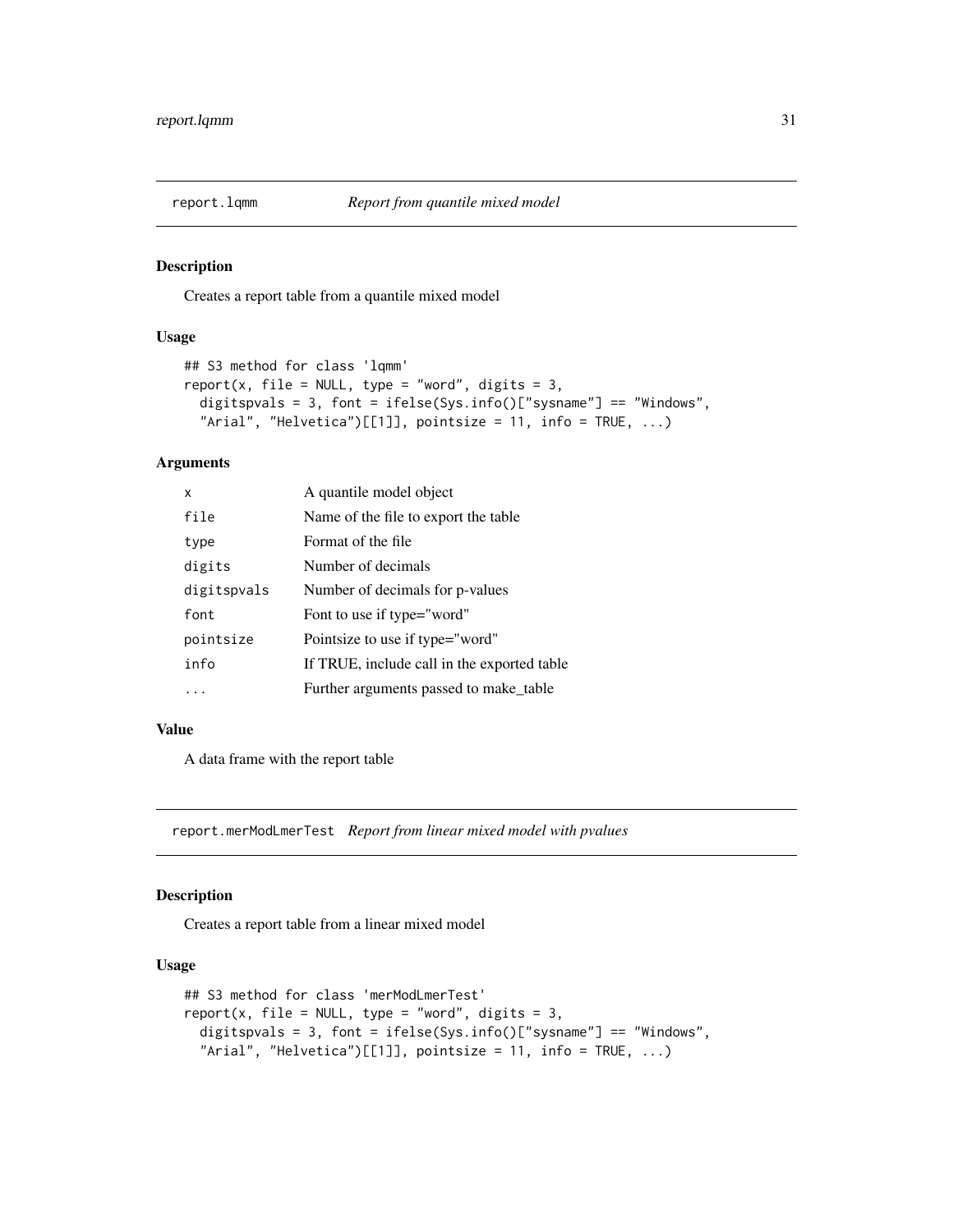## <span id="page-31-0"></span>Arguments

| x           | A linear mixed model object                 |
|-------------|---------------------------------------------|
| file        | Name of the file to export the table        |
| type        | Format of the file                          |
| digits      | Number of decimals                          |
| digitspvals | Number of decimals for p-values             |
| font        | Font to use if type="word"                  |
| pointsize   | Pointsize to use if type="word"             |
| info        | If TRUE, include call in the exported table |
|             | Further arguments passed to make_table      |

## Value

A data frame with the report table

report.numeric *Report from numeric variable*

## Description

Creates a report table

## Usage

## S3 method for class 'numeric' report(x, ...)

## Arguments

|          | A numeric variable                     |
|----------|----------------------------------------|
| $\cdots$ | Further arguments passed to make_table |

## Value

A data frame with the report table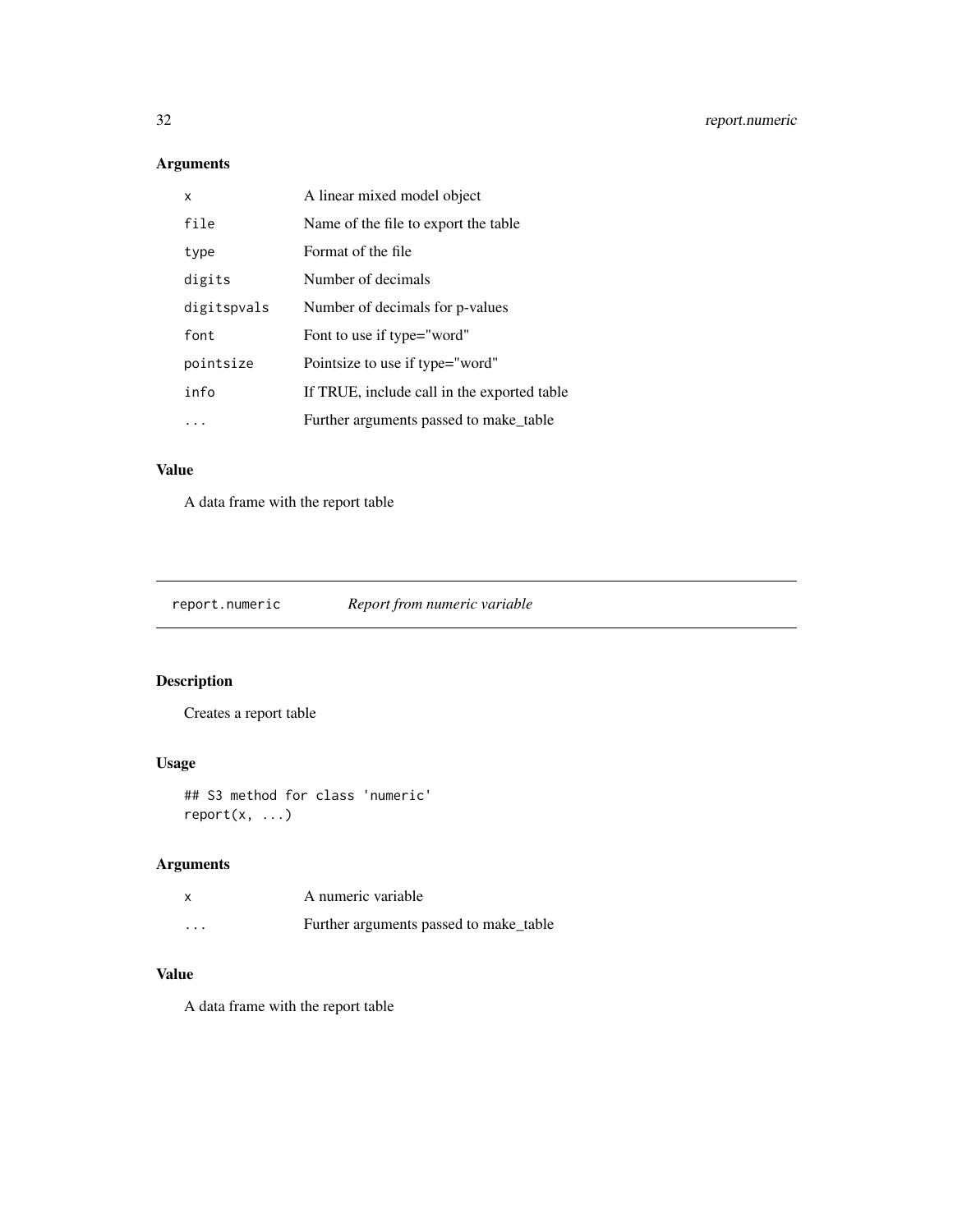<span id="page-32-0"></span>

Creates a report table from a robust linear model

#### Usage

```
## S3 method for class 'rlm'
report(x, file = NULL, type = "word", digits = 3,
 digitspvals = 3, font = ifelse(Sys.info()["sysname"] == "Windows",
  "Arial", "Helvetica")[1]], pointsize = 11, info = TRUE, ...)
```
#### Arguments

| x           | A rlm object                                |
|-------------|---------------------------------------------|
| file        | Name of the file to export the table.       |
| type        | Format of the file                          |
| digits      | Number of decimals                          |
| digitspvals | Number of decimals for p-values             |
| font        | Font to use if type="word"                  |
| pointsize   | Pointsize to use if type="word"             |
| info        | If TRUE, include call in the exported table |
|             | Further arguments passed to make_table      |

#### Value

A data frame with the report table

report.rq *Report from quantile regression model*

#### Description

Creates a report table from a quantile regression model

#### Usage

```
## S3 method for class 'rq'
report(x, file = NULL, type = "word", digits = 3,
  digitspvals = 3, font = ifelse(Sys.info()["sysname"] == "Windows",
  "Arial", "Helvetica")[[1]], pointsize = 11, info = TRUE, \ldots)
```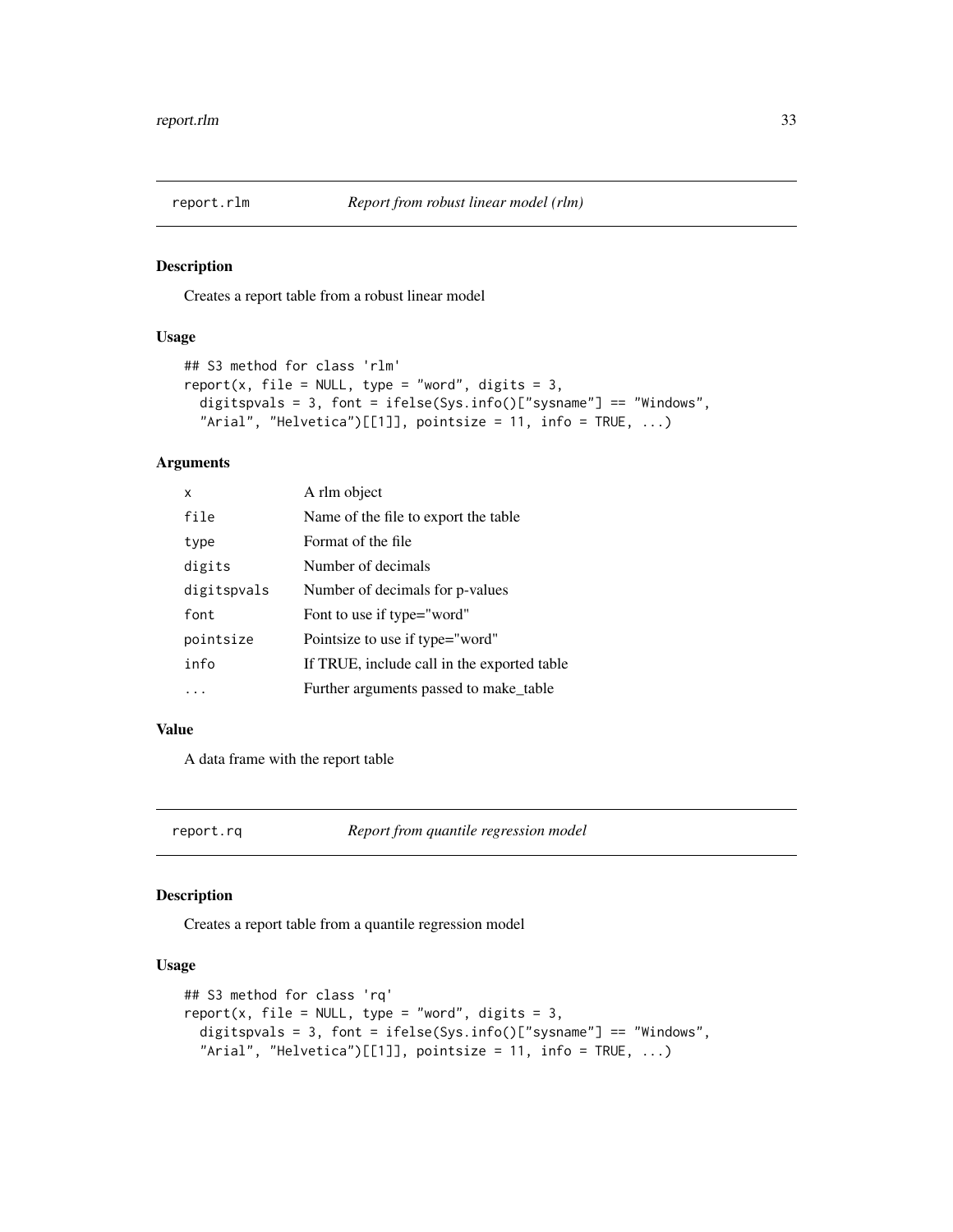34 rob.ci

## Arguments

| x           | A quantreg model object                     |
|-------------|---------------------------------------------|
| file        | Name of the file to export the table.       |
| type        | Format of the file                          |
| digits      | Number of decimals                          |
| digitspvals | Number of decimals for p-values             |
| font        | Font to use if type="word"                  |
| pointsize   | Pointsize to use if type="word"             |
| info        | If TRUE, include call in the exported table |
|             | Further arguments passed to make_table      |

## Value

A data frame with the report table

| rob.ci | Function to compute bootstrap confidence intervals for robust linear |  |  |  |
|--------|----------------------------------------------------------------------|--|--|--|
|        | regression models                                                    |  |  |  |

## Description

Estimates confidence intervals for rlm models

## Usage

 $rob.ci(x, level = 0.95, maxit = 200, R = 2000)$ 

## Arguments

| X     | A rlm object                          |
|-------|---------------------------------------|
| level | Confidence level for the interval     |
| maxit | Maximum number of iterations per fit. |
| R     | Number of boostrap samples            |

## Value

A matrix with bootstrap confidence intervals for each variable in the model

<span id="page-33-0"></span>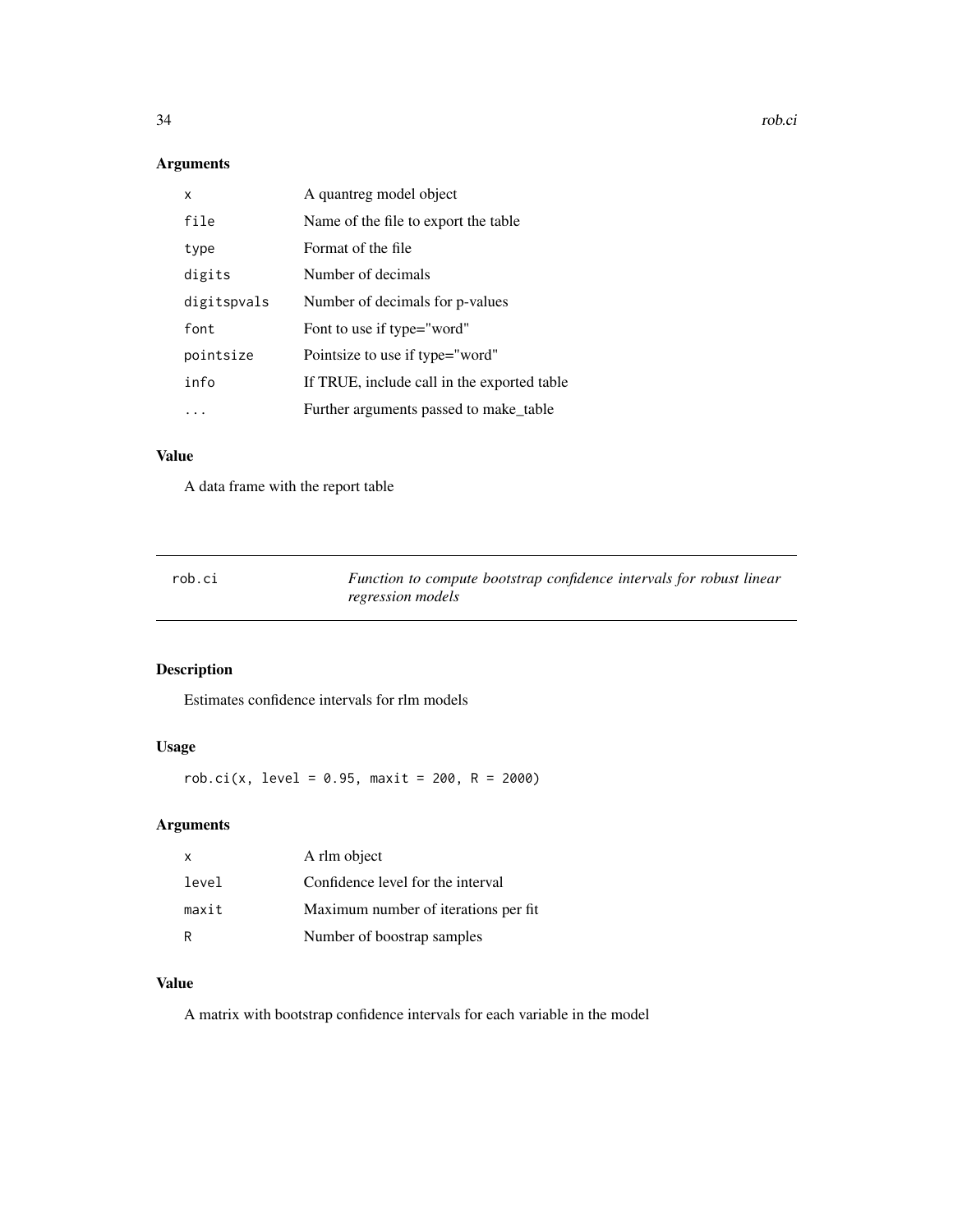<span id="page-34-0"></span>

Estimates p-values for rlm models

## Usage

rob.pvals(x)

## Arguments

x A rlm object

#### Value

A vector of p-values

scale\_01 *Scales data between 0 and 1*

## Description

Escale data to 0-1

## Usage

scale\_01(x)

## Arguments

x A numeric variable

## Value

Scaled data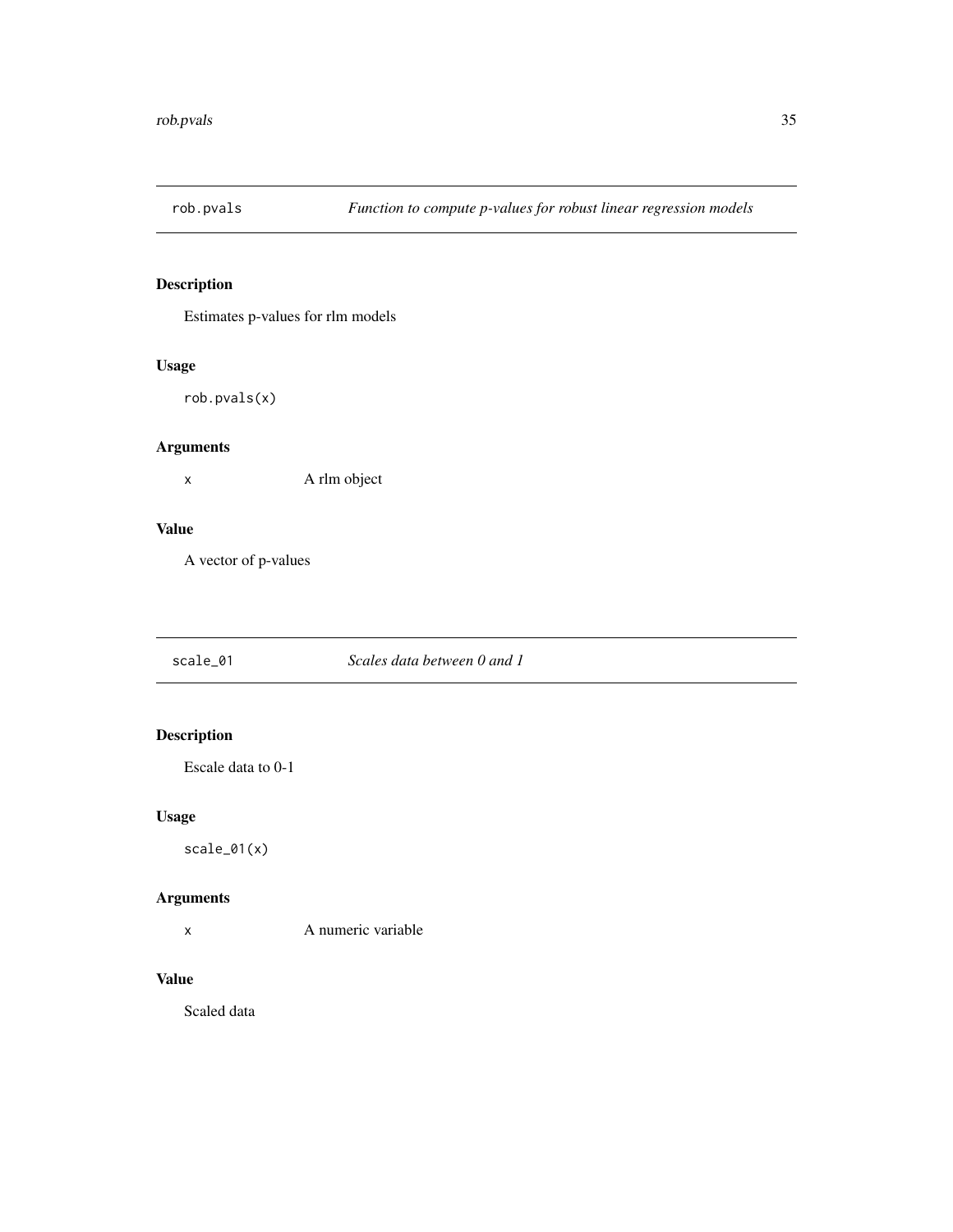<span id="page-35-0"></span>

Calculates skewness of a numeric variable

## Usage

skewness(x)

## Arguments

x A numeric variable

## Value

skewness value

ttrue *True TRUE*

## Description

Makes possible logical comparisons against NULL values

## Usage

ttrue(x)

## Arguments

x A logical vector

## Value

A logical vector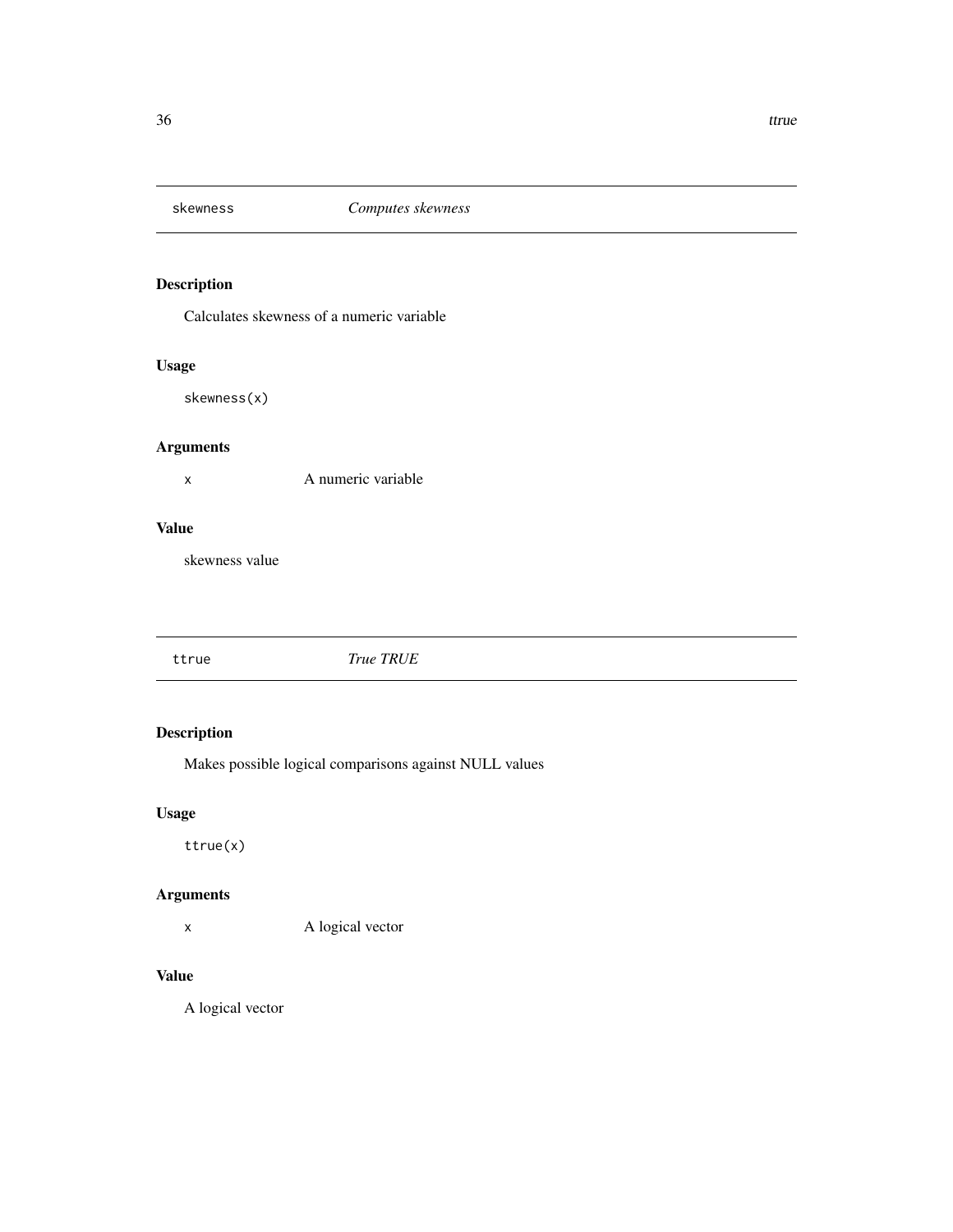<span id="page-36-0"></span>

Extract Variance-Covariance Matrix

## Usage

VarCorr $(x, \text{sigma} = 1, \ldots)$ 

## Arguments

|                         | A model object                                                  |
|-------------------------|-----------------------------------------------------------------|
| sigma                   | Optional value used as a multiplier for the standard deviations |
| $\cdot$ $\cdot$ $\cdot$ | Further arguments passed to VarrCorr methods                    |

## Value

A Variance-Covariance Matrix